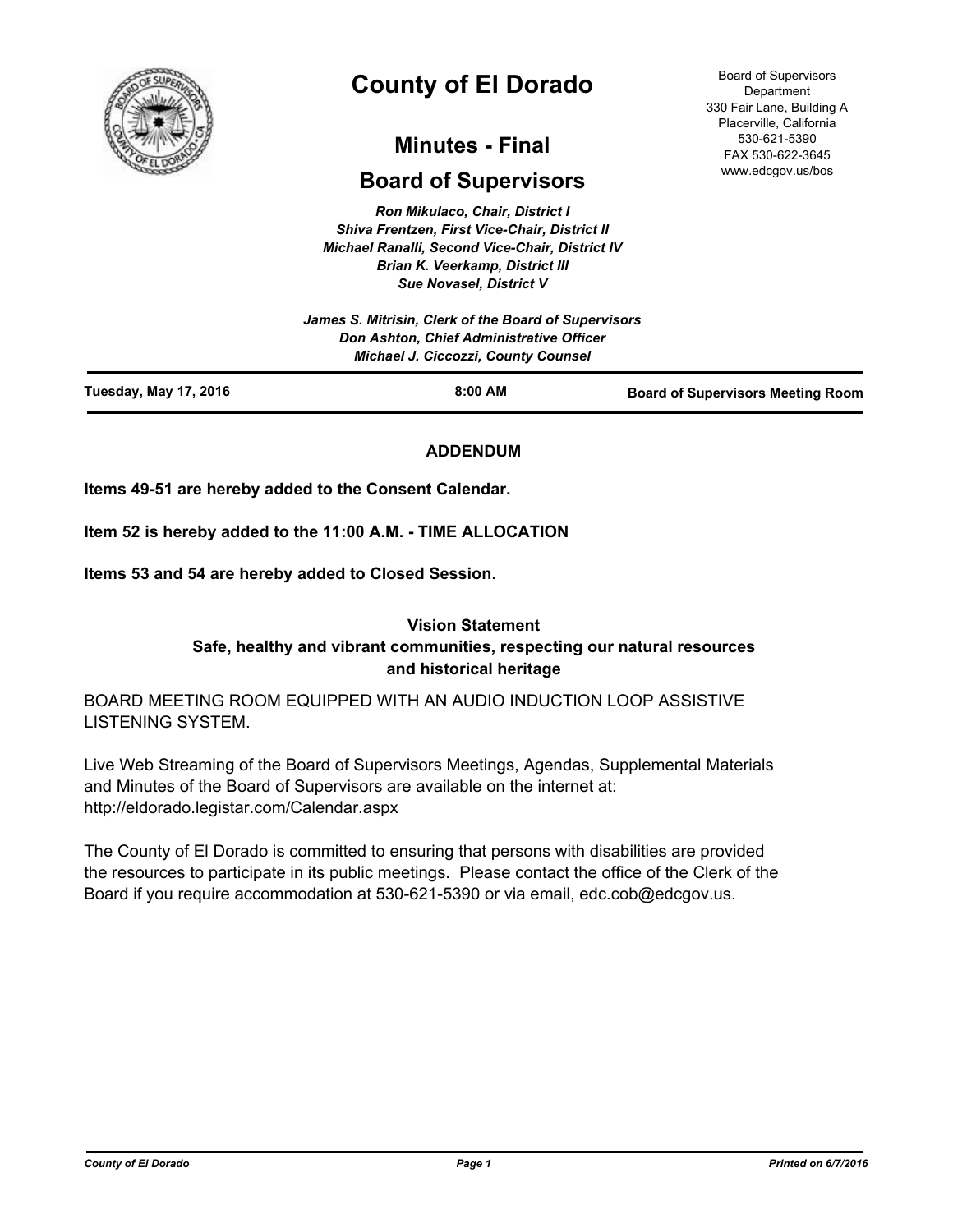Public comment will be received on each agenda item listed under Department Matters or Time Allocation as called by the Chair. Principal party on each side of an issue (where applicable) is allocated 10 minutes to speak, individual comments are limited to 3 minutes, and individuals speaking for a group are allocated 5 minutes. (Adopted 8/10/93) Except with the consent of the Board, individuals shall be allowed to speak to an item only once. Upon completion of public comment the matter shall be returned to the Board for deliberation. Members of the public shall not be entitled to participate in that deliberation, or be present at the podium during such deliberation, except at the invitation of the Board for a point of clarification or question by the Board. The Board reserves the right to waive said rules by a majority vote.

Matters not on the agenda may be addressed by the general public during the Open Forum. Public comments during Open Forum are limited to three minutes per person and the total amount of time reserved for Open Forum may be limited. Public comment on items scheduled for Closed Session will be received before the Board recesses to Closed Session.

Materials related to an item on this Agenda submitted to the Board of Supervisors after distribution of the agenda packet are available for inspection during normal business hours in the public viewing packet located in the foyer of Building A, 330 Fair Lane, Placerville or in the Board Clerk's Office located at the same address. Such documents are also available on the Board of Supervisors' Meeting Agenda webpage subject to staff's ability to post the documents before the meeting.

The Board of Supervisors is concerned that written information submitted to the Board the day of the Board meeting may not receive the attention it deserves. The Board Clerk cannot guarantee that any FAX, email, or mail received the day of the meeting will be delivered to the Board prior to action on the subject matter.

The Board meets simultaneously as the Board of Supervisors and the Board of Directors of the Air Quality Management District, In-Home Supportive Services, Public Housing Authority, Redevelopment Agency and other Special Districts.

For Purposes of the Brown Act § 54954.2 (a), the numbered items on this Agenda give a brief description of each item of business to be transacted or discussed. Recommendations of the staff, as shown, do not prevent the Board from taking other action.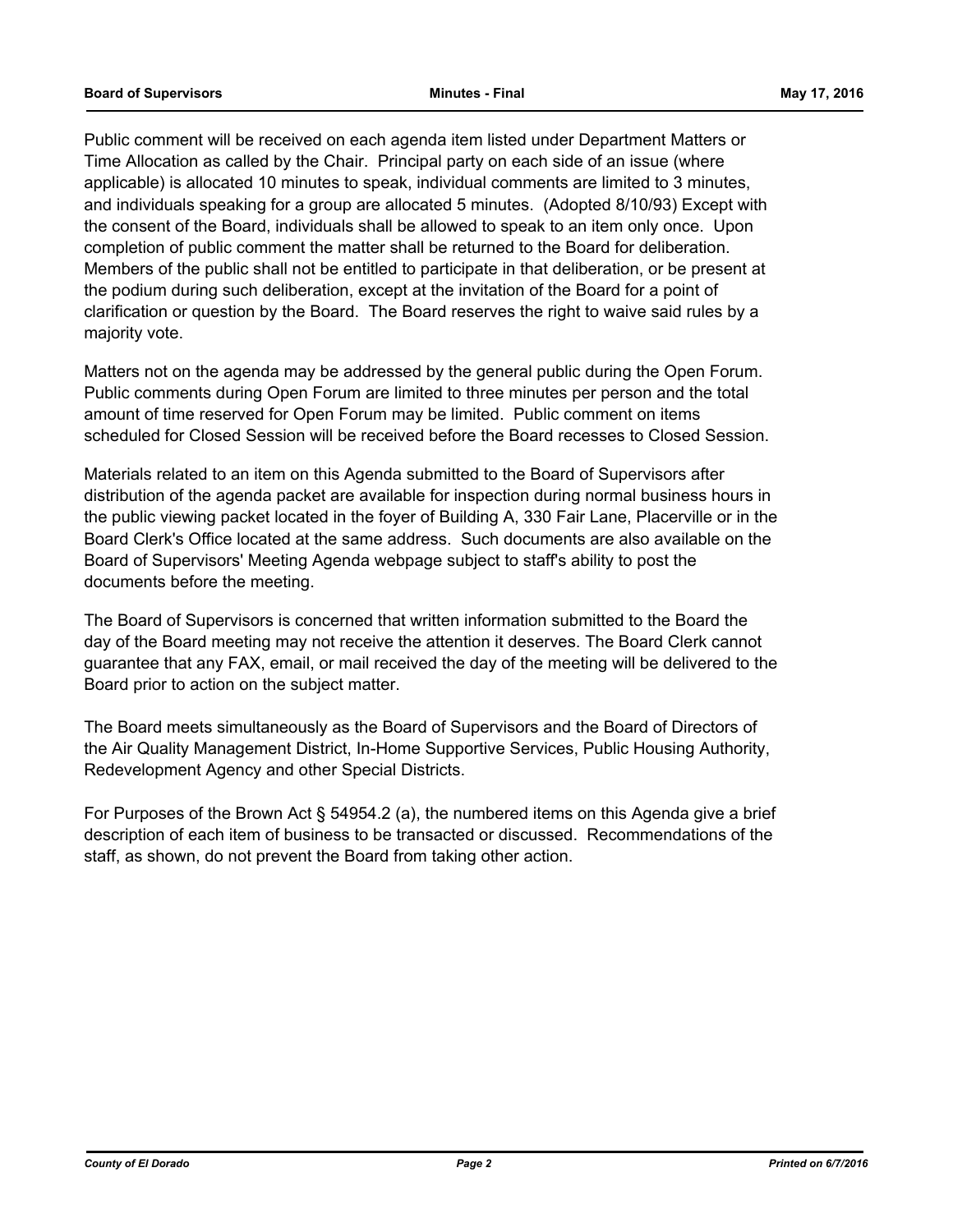#### **8:00 A.M. - CALLED TO ORDER AND RECESSED TO CLOSED SESSIONS**

Present: 5 - Supervisor Mikulaco, Supervisor Veerkamp, Supervisor Frentzen, Supervisor Ranalli and Supervisor Novasel

#### **9:45 A.M. - RECONVENED TO OPEN SESSION AND CLOSED SESSION REPORTS**

Present: 5 - Supervisor Mikulaco, Supervisor Veerkamp, Supervisor Frentzen, Supervisor Ranalli and Supervisor Novasel

#### **INVOCATION AND PLEDGE OF ALLEGIANCE TO THE FLAG**

**Don Ashton, Director of Health and Human Services Agency, gave the Invocation. Supervisor Novasel led the Pledge of Allegiance.**

#### **ADOPTION OF THE AGENDA AND APPROVAL OF CONSENT CALENDAR**

#### *Public Comment: M. Lane*

**A motion was made by Supervisor Veerkamp, seconded by Supervisor Ranalli to Adopt the Agenda and Approve the Consent Calendar with the following changes: Continue item 5 off calendar. Pull item 8 for discussion.**

- **Yes:** 5 Mikulaco, Veerkamp, Frentzen, Ranalli and Novasel
- **16-0557 Conference with Legal Counsel - Existing Litigation** pursuant to Government Code Section 54956.9(d)(1). Title: GEORGETOWN PRESERVATION SOCIETY, Petitioner v. COUNTY OF EL DORADO; EL DORADO COUNTY BOARD OF SUPERVISORS, and Does 1-20, Respondents; SIMON CRE ABBIE, LLC: DENTON BEAM; CAROLYN BEAM, and Does 21-40, Real Parties in Interest; El Dorado County Case PC20160205; (Dollar General Project). (Est. Time: 15 Min.)

**Based upon a request from County Counsel, a motion was made by Supervisor Veerkamp, seconded by Supervisor Novasel to add item 55 to the Agenda due to emergency circumstances of receiving the petition after the Addendum to the Agenda had been posted.**

**Yes:** 5 - Mikulaco, Veerkamp, Frentzen, Ranalli and Novasel

**16-0564** Public Comment on Consent Calendar (See Attachment)

The Board may make any necessary additions, deletions or corrections to the agenda including moving items to or from the Consent Calendar and adopt the agenda with one single vote. A Board member may request an item be removed from the Consent Calendar for discussion and possible action, and the item will be moved from Consent and heard as a separate item with Department Matters. Any member of the public may ask to address an item on the Consent Calendar prior to Board action.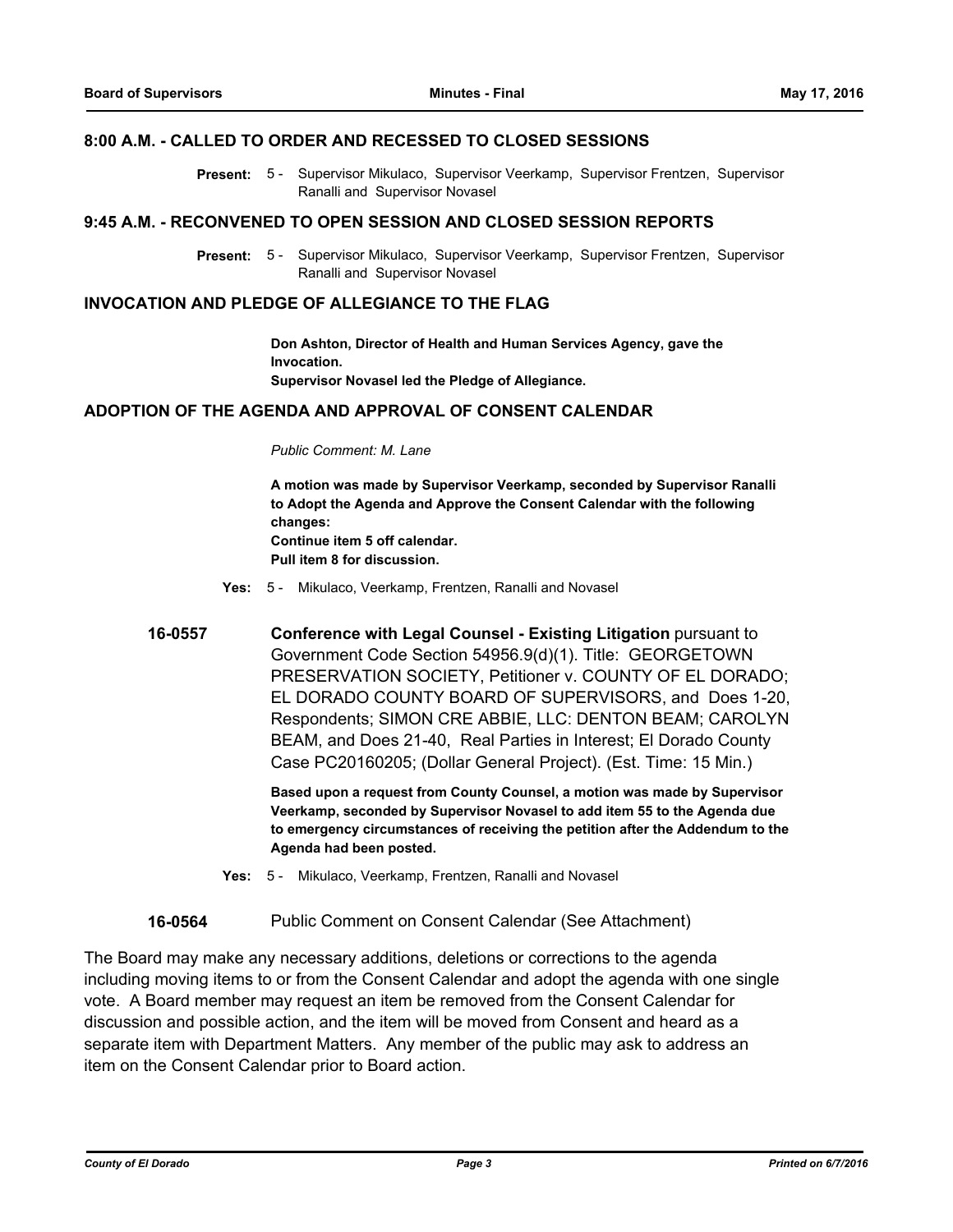## **OPEN FORUM**

*Public Comment: K. Payne, S. McKnight, S. Hughes, J. Ferrick, L. Friestad, M. Lowder, M. Lane*

**16-0565** OPEN FORUM (See Attachment)

Open Forum is an opportunity for members of the public to address the Board of Supervisors on subject matter that is not on their meeting agenda and within their jurisdiction. Public comments during Open Forum are limited to three minutes per person. The Board reserves the right to impose a reasonable limit of time afforded to any topic, individual speaker or the total amount of time reserved for Open Forum.

#### **DEPARTMENT/SUPERVISOR REPORTS**

**Supervisor Frentzen toured Indian Diggings Elementary School last week. She attended the Local Agency Formation Commission ad hoc budget committee meeting last week where they discussed ways to increase revenues and cut costs.**

**She encouraged the Board to have a discussion as to the reasons for missing the June 1st deadline to lock in the interest rate of 2.875% for the public facility.**

**Supervisor Novasel attended the First 5 Commission meeting last week. They discussed plans for the upcoming year, including the community hubs within libraries.**

**AMGEN will take place this week up in Lake Tahoe.**

**On Sunday, the first Old Meyers Grade (OMG) run will take place.**

**Supervisor Ranallli announced the annual Divide Chamber of Commerce mixer at the Georgetown Gazette.**

**The Volcanoville Fire Safe Council meeting will take place over the weekend. He delivered the Proclamation to the Pilot Hill Grange.**

**The finale for Music on the Divide took place last weekend.**

**El Dorado County has joined the state task force on tree morality. He received an update from CalFire.**

## **CAO UPDATE**

**No update.**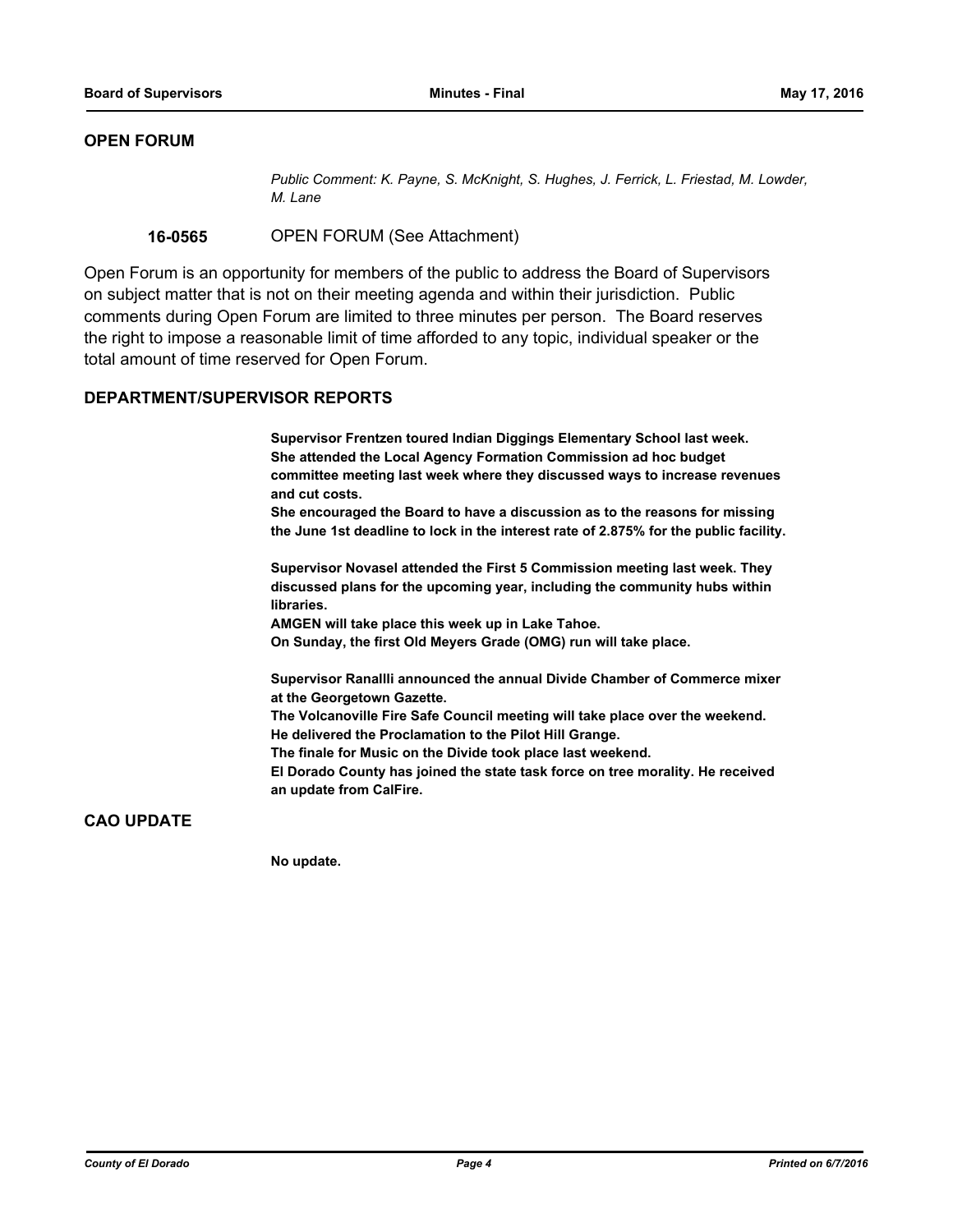### **CONSENT CALENDAR**

**1. 16-0494** Clerk of the Board recommending the Board approve the Minutes from the regular meeting of the Board of Supervisors of May 3, 2016 and the special meetings of April 26, 2016 and May 10, 2016.

**This matter was Approved on the Consent Calendar.**

#### **GENERAL GOVERNMENT - CONSENT ITEMS**

**2. 16-0504** Auditor-Controller recommending the Board receive and file: 1) The report on "Comparison of Actual Tax Proceeds to Adopted Appropriations Limit"; 2) The schedule of Prop 4 Compliance for Fiscal Year 2014/15 Actual Revenues; 3) The schedule of Prop 4 Compliance for Fiscal Year 2015/16 Adopted Revenues; and 4) Set a public hearing for June 7, 2016 at 10:00 a.m. for the discussion and adoption of the Appropriations Limit for Fiscal Year 2016/17.

**This matter was Approved on the Consent Calendar.**

**3. 16-0392** Chief Administrative Office, Facilities Division, recommending the Board decline the option to purchase or lease the land identified in the El Dorado Irrigation District's offer letter dated March 28, 2016, pursuant to California Government Code sections 54220-54233.

## **FUNDING:** N/A

**This matter was Approved on the Consent Calendar.**

**4. 14-1300** Chief Administrative Office, Procurement and Contracts recommending the Board authorize the Purchasing Agent to sign Amendment II to Agreement for Services 616-S1410 with Pacific Systems Integrators, Inc., to authorize the assignment of Pacific Systems Integrators, Inc. to Corrections Technology Group, LLC, extend the term for one (1) year to a total term of four (4) years, from May 14, 2014 through May 13, 2018, and update the compensation for overnight stays, for on-call and emergency maintenance and repair services of detention systems, locks and ancillary equipment in jails and juvenile detention centers. (Cont. 4/19/16, Item 2)

> **FUNDING:** Accumulated Capital Outlay Fund and Criminal Justice Special Revenue Fund.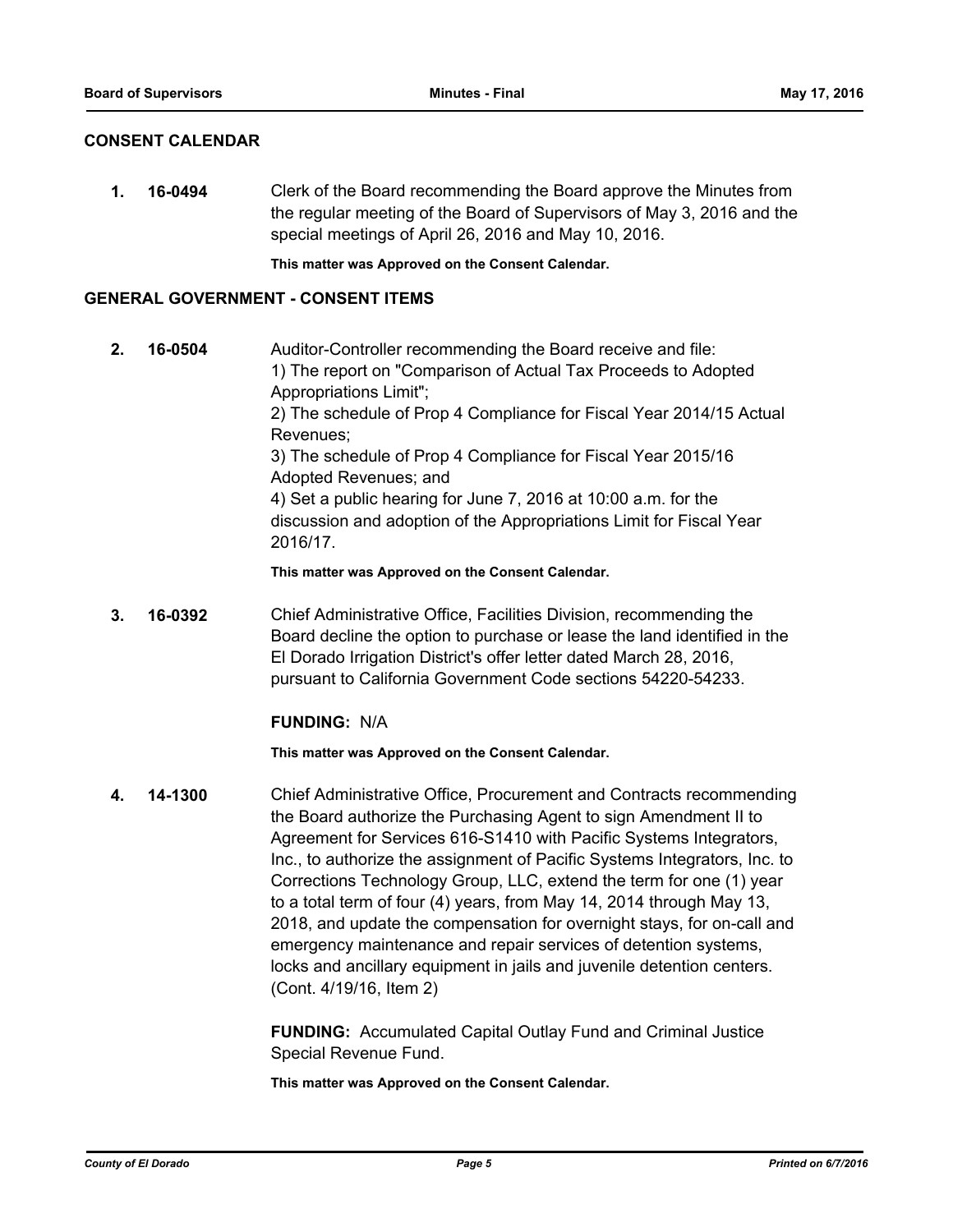**5. 16-0032** Chief Administrative Office, Parks Division recommending the Board approve and authorize the Chair to sign a Budget Transfer in the amount of \$25,000 from the River Trust Fund for the continuation of the update to the County's River Management Plan (RMP) of whitewater recreation on the South Fork of the American River. (4/5 vote required)

**FUNDING:** River Trust Fund.

**This matter was Continued off calendar upon Approval of the Consent Calendar.**

**6. 16-0424** Chief Administrative Office, Procurement and Contracts on behalf of Community Development Agency, Transportation Division recommending the Board approve the following: 1) Award Bid 16-863-059 for the purchase of Equipment/Truck Tires, Tubes, Wheels and Related Products and Services for the East and West Slopes to the low qualified bidder, Sierra Nevada Tire and Wheel; 2) Authorize the Purchasing Agent to issue multiple (two) blanket purchase orders to the vendor in the amounts of \$60,000 and \$55,000 for the East Slope and West Slope respectively, for a twelve-month (12-month) award period. Total purchases authorized will be \$115,000; 3) Authorize the Purchasing Agent to increase the blanket purchase orders on an "as needed" basis during the awarded period as long as funding is available within the requesting department's budget; and 4) Authorize the Purchasing Agent to extend both blanket purchase orders for one additional twelve-month (12-month) award period at the same terms and conditions, upon expiration of the current term, if determined to be in the best interest of the County. **FUNDING:** Non-General Fund (Road Fund Discretionary).

**This matter was Approved on the Consent Calendar.**

**7. 16-0476** Chief Administrative Office, Procurement and Contracts Division, recommending the Board declare a service weapon as surplus and approve the sale of the weapon to retiring Sergeant Gary Parker.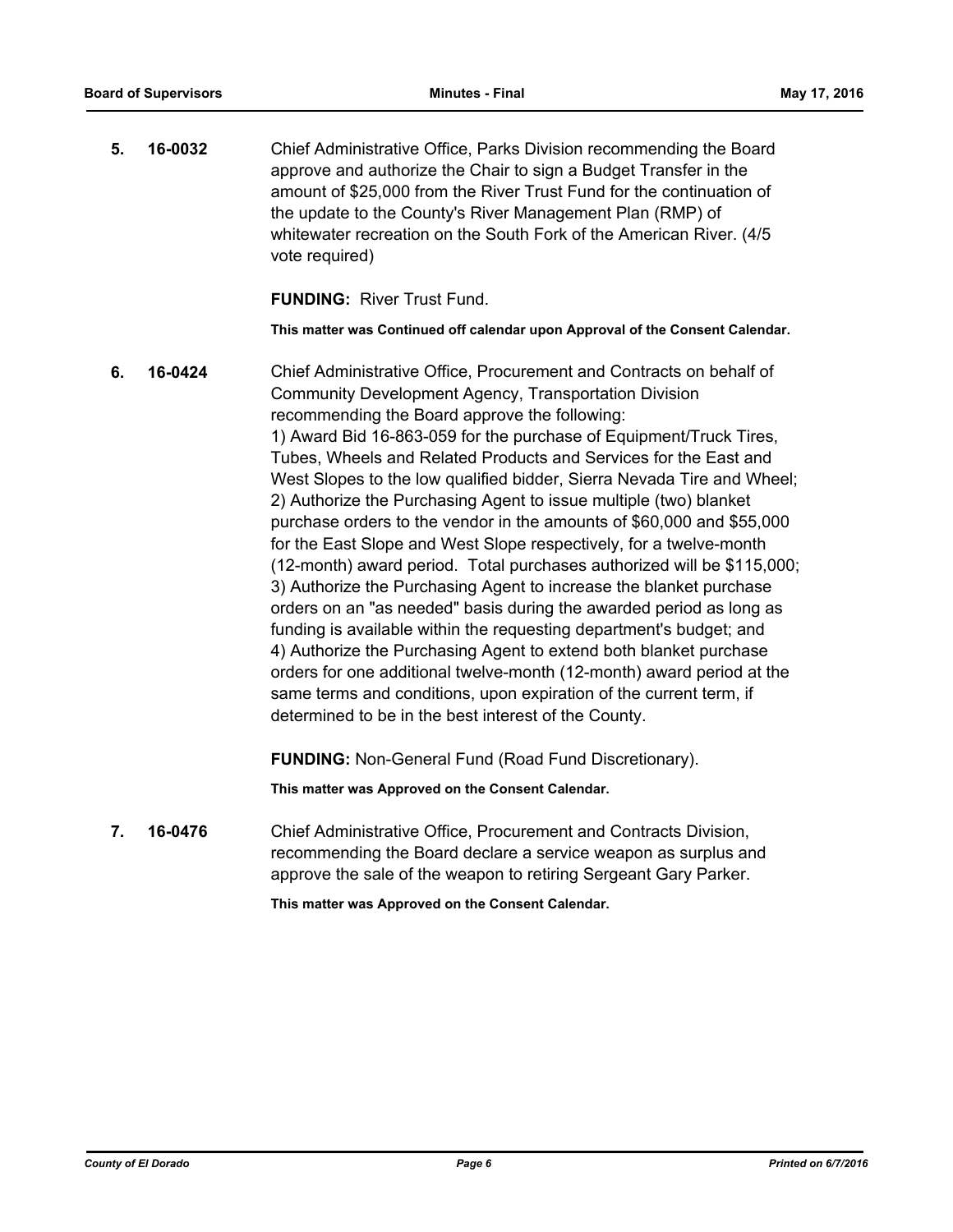**8. 16-0466** Human Resources recommending the Board approve and authorize the Purchasing Agent to sign Amendment I to Agreement 154-S1610 with Municipal Resource Group, LLC to provide investigative services and other specialized personnel services on an "as requested" basis for the Human Resources Department, increasing the total not to exceed amount by \$145,939 for a new total not to exceed amount of \$210,000 based on the department's estimated cost of services for the contract period. There is no change to the original term of the Agreement.

**FUNDING:** General Fund.

*Public Comment: K. Payne*

**A motion was made by Supervisor Veerkamp, seconded by Supervisor Ranalli to Approve this matter.**

- **Yes:** 4 Mikulaco, Veerkamp, Ranalli and Novasel
- **Noes:** 1 Frentzen
- **9. 16-0463** Treasurer/Tax Collector's Office recommending the Board authorize the issuance of a business license to Timothy Amos Lee, doing business as El Dorado County Psychic, operating a fortunetelling/psychic reading business in the Placerville area pursuant to El Dorado County Ordinance Code, Title 5, Section 5.14.070, Business Taxes, Licenses and Regulations - no license may be issued without the express authorization of the Board.

#### **FUNDING:** N/A

**This matter was Approved on the Consent Calendar.**

**10. 16-0475** Supervisor Novasel recommending the Board ratify Supervisors' signatures on a Certificate of Recognition for Todd Penery, El Dorado County Building Inspector III, retiring from county employment after 26 years of public service.

**This matter was Approved on the Consent Calendar.**

**11. 16-0305** Supervisor Ranalli recommending the Board find that a state of emergency continues to exist in El Dorado County as a result unprecedented tree mortality due to drought conditions and related bark beetle infestations. (Cont. 5/3/16, Item 9)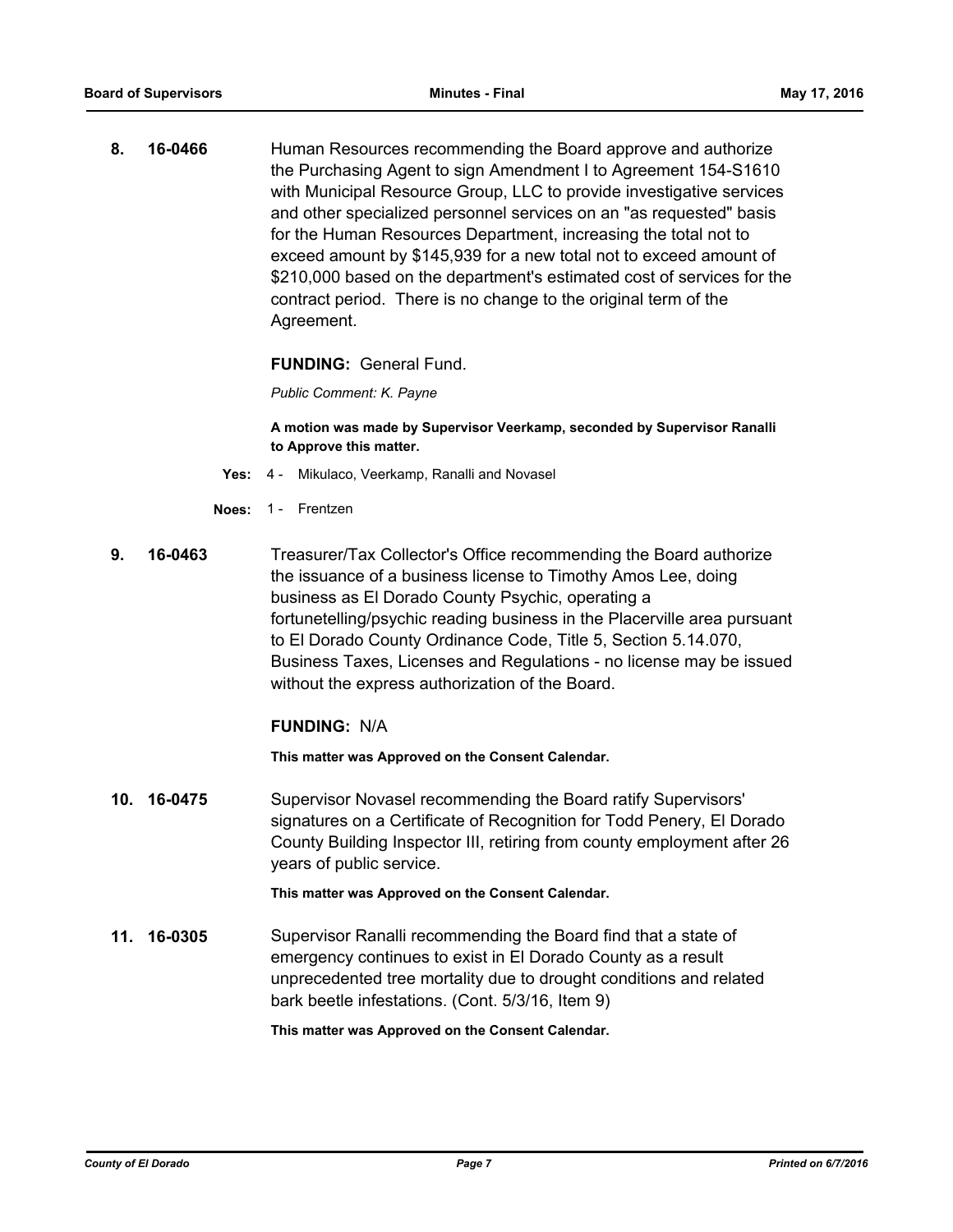**12. 14-0745** Supervisor Veerkamp recommending the Board approve and ratify the Chair to sign a Proclamation of the Board of Supervisors of the County of El Dorado Proclaiming May 30, 2016 "Memorial Day" to honor those we have lost.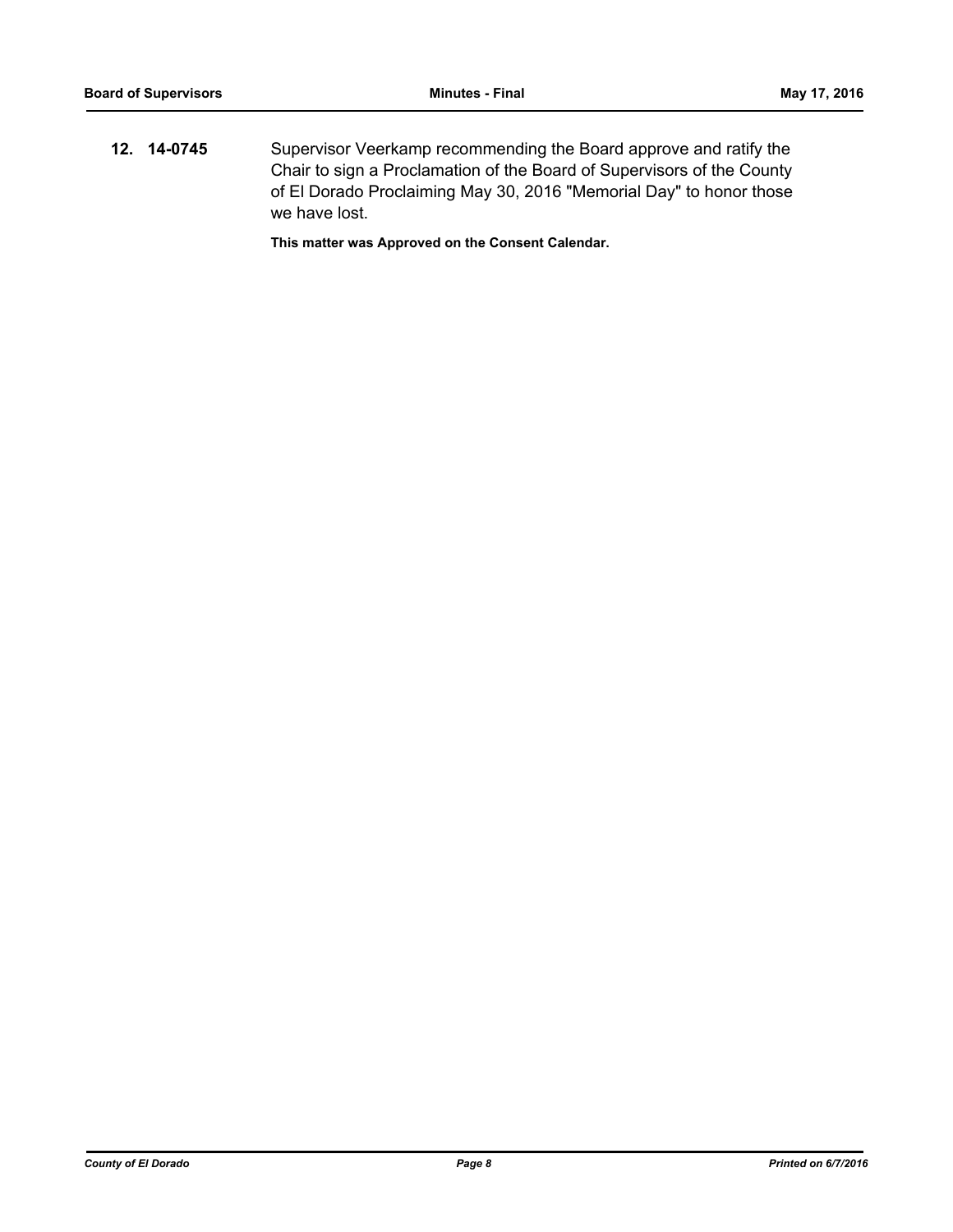#### **HEALTH AND HUMAN SERVICES - CONSENT ITEMS**

**13. 10-0778** Health and Human Services Agency, Public Health Division, recommending the Board: 1) Approve and authorize the Chair to sign Agreement for Services 005-S1711 with the County of Placer for the provision of solid waste permitting services and enforcement activities within the County of El Dorado's jurisdiction, for the term July 1, 2016 through April 31, 2021, with a maximum contractual obligation of \$625,000; and 2) Authorize the Purchasing Agent, or designee, to execute further documents relating to Agreement for Services 005-S1711, including future amendments which do not increase the maximum dollar amount or term of the Agreement, and contingent upon approval by County Counsel and Risk Management.

> **FUNDING:** State of California Department of Resources Recycling and Recovery Grant and solid waste franchise fees from the County's Community Development Agency, Environmental Management Division.

**This matter was Approved on the Consent Calendar.**

**14. 12-0544** Acting as the Governing Board of the El Dorado County Area Agency on Aging, Health and Human Services Agency, recommending the Board: 1) Approve the 2016-2020 Area Plan prepared by the El Dorado County Area Agency on Aging; and

2) Approve and authorize the Chair to sign the Transmittal Letter for submittal of said 2016-2020 Area Plan to the California Department of Aging.

**FUNDING:** State and Federal Funding.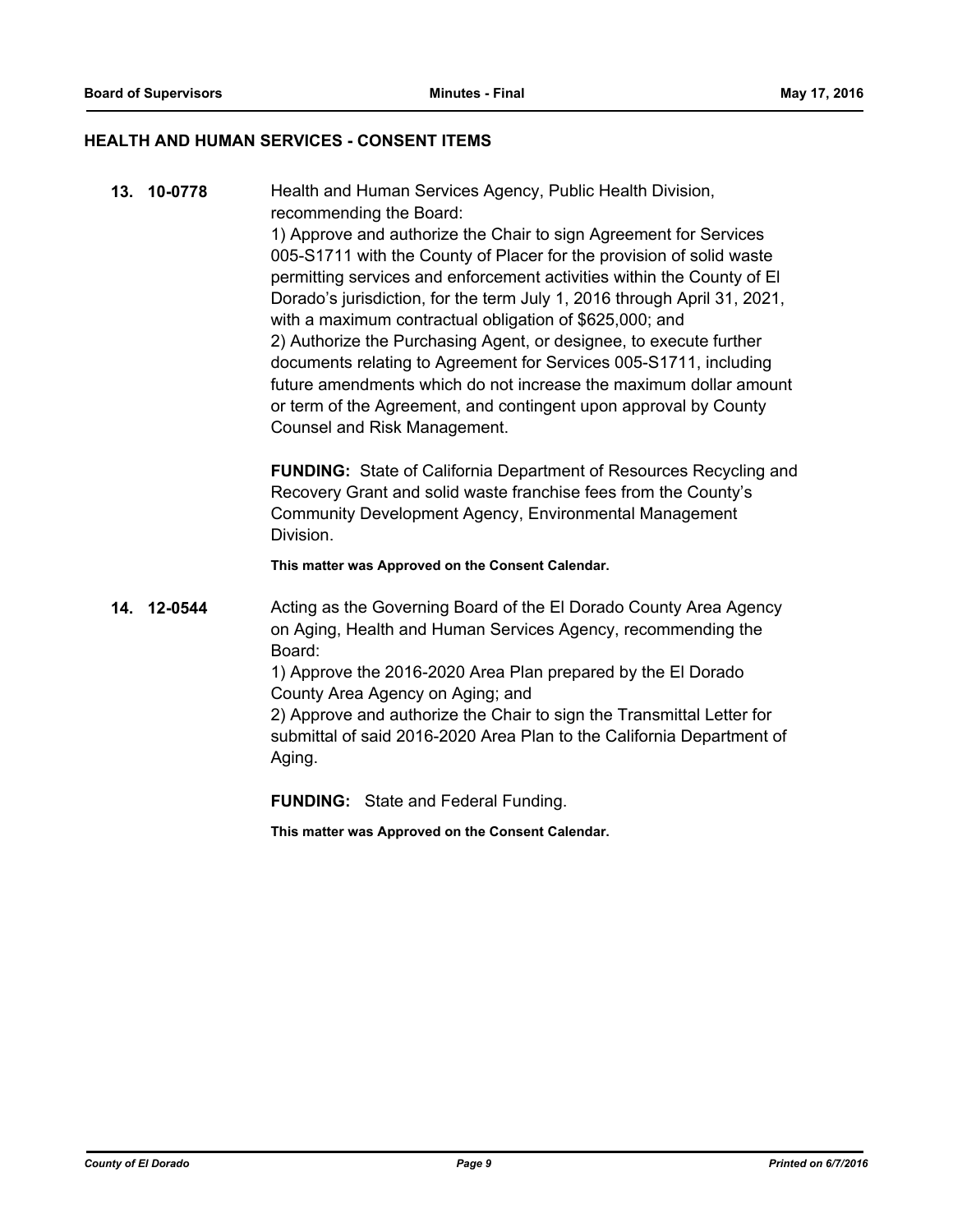|     | 15. 15-1142 | Health and Human Services Agency recommending the Board:<br>1) Approve and authorize the Chair to sign Amendment 1 to Agreement<br>for Services 179-S1611 with Summitview Child and Family Services,<br>Inc., for the provision of Specialty Mental Health Services in the Group<br>Home setting. Amendment 1 adds one slot to provide specific services<br>to Commercially Sexually Exploited Children and increases the<br>maximum obligation by \$117,000 for a new maximum contractual<br>obligation of \$729,000, with no change to the term ending June 30,<br>2018; and<br>2) Authorize the Purchasing Agent, or designee, to execute further<br>documents relating to Agreement for Services 179-S1611, including<br>amendments which do not increase the maximum dollar amount or<br>term of the Agreement, and contingent upon approval by County<br>Counsel and Risk Management.                                                                                                                                |
|-----|-------------|----------------------------------------------------------------------------------------------------------------------------------------------------------------------------------------------------------------------------------------------------------------------------------------------------------------------------------------------------------------------------------------------------------------------------------------------------------------------------------------------------------------------------------------------------------------------------------------------------------------------------------------------------------------------------------------------------------------------------------------------------------------------------------------------------------------------------------------------------------------------------------------------------------------------------------------------------------------------------------------------------------------------------|
|     |             | FUNDING: Federal and State Realignment Funds, Medi-Cal and<br>Mental Health Services Act Funding.                                                                                                                                                                                                                                                                                                                                                                                                                                                                                                                                                                                                                                                                                                                                                                                                                                                                                                                          |
|     |             | This matter was Approved on the Consent Calendar.                                                                                                                                                                                                                                                                                                                                                                                                                                                                                                                                                                                                                                                                                                                                                                                                                                                                                                                                                                          |
| 16. | 16-0232     | Health and Human Services Agency, recommending the Board:<br>1) Authorize the submission of a grant application to the California<br>Governor's Office of Emergency Services for the County Victim<br>Services Program for Fiscal Years 2016/17 and 2017/18, for an<br>estimated grant amount of \$272,638;<br>2) Approve and authorize the Chair to sign the certification pertaining to<br>the "Request for Application," as required by the grant;<br>3) Delegate authority to the Director of Health and Human Services<br>Agency to accept funding and execute the grant agreement, if awarded<br>without requiring a County match, including any extension(s) or<br>amendment(s) thereto, contingent upon County Counsel and Risk<br>Management approval; and<br>4) Authorize the Director of Health and Human Services Agency, or the<br>Chief Fiscal Officer, to administer any agreement or subsequent<br>administrative documents relating to said award, including required<br>fiscal and programmatic reports. |
|     |             |                                                                                                                                                                                                                                                                                                                                                                                                                                                                                                                                                                                                                                                                                                                                                                                                                                                                                                                                                                                                                            |

**FUNDING:** Federal Funding administered by the State.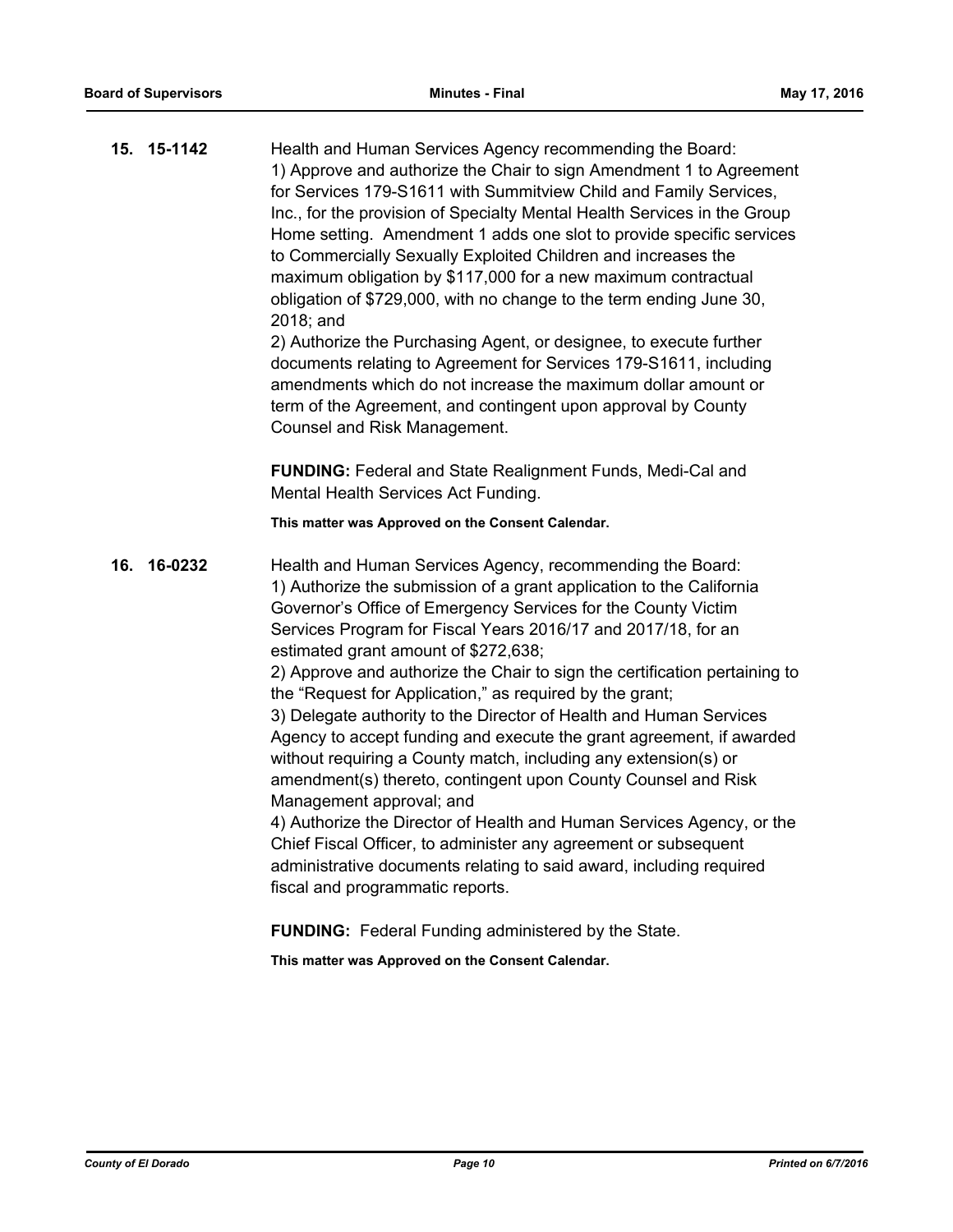| 17. 16-0384 | Health and Human Services Agency, Mental Health Division,                                                                                                                                                                                                                                                                                                                                                                                                                                                                                                                                                                                                                                                                                                                     |
|-------------|-------------------------------------------------------------------------------------------------------------------------------------------------------------------------------------------------------------------------------------------------------------------------------------------------------------------------------------------------------------------------------------------------------------------------------------------------------------------------------------------------------------------------------------------------------------------------------------------------------------------------------------------------------------------------------------------------------------------------------------------------------------------------------|
|             | recommending the Board:<br>1) Approve and authorize the Chair to sign Agreement for Services<br>012-S1711 with Big Brothers Big Sisters of El Dorado County, for the<br>provision of "as needed" mentoring services in support of the Mentoring<br>for 3-5 Year Olds by Adults and Older Adults Prevention and Early<br>Intervention Project, for the term July 1, 2016 through June 30, 2019,<br>with a maximum contractual obligation of \$150,000; and<br>2) Authorize the Purchasing Agent, or designee, to execute further<br>documents relating to Agreement for Services 012-S1711, including<br>future amendments which do not increase the maximum dollar amount<br>or term of the Agreement, and contingent upon approval by County<br>Counsel and Risk Management. |
|             |                                                                                                                                                                                                                                                                                                                                                                                                                                                                                                                                                                                                                                                                                                                                                                               |

**FUNDING:** Mental Health Services Act.

**This matter was Approved on the Consent Calendar.**

**18. 16-0390** Health and Human Services Agency (HHSA), Administration and Finance Division, recommending the Board discharge the HHSA Director from further accountability to collect the debts listed on the attached Discharge of Accountability Listing in the amount of \$1,041,352, pursuant to Government Code Sections 25257 through 25259, for the period 2001 through 2015.

#### **FUNDING:** N/A

**This matter was Approved on the Consent Calendar.**

**19. 16-0391** Health and Human Services Agency, Mental Health Division, recommending the Board:

> 1) Approve and authorize the Chair to sign Agreement for Services 010-S1711 with Crestwood Behavioral Health, Inc., for the provision of "as needed" long-term, 24-hour treatment programs for adults with serious mental disorders, for the term July 1, 2016 through June 30, 2019, with a maximum contractual obligation of \$3,000,000; and 2) Authorize the Purchasing Agent, or designee, to execute further documents relating to Agreement for Services 010-S1711, including future amendments which do not increase the maximum dollar amount or term of the Agreement, and contingent upon approval by County Counsel and Risk Management.

**FUNDING:** Federal and State Funding.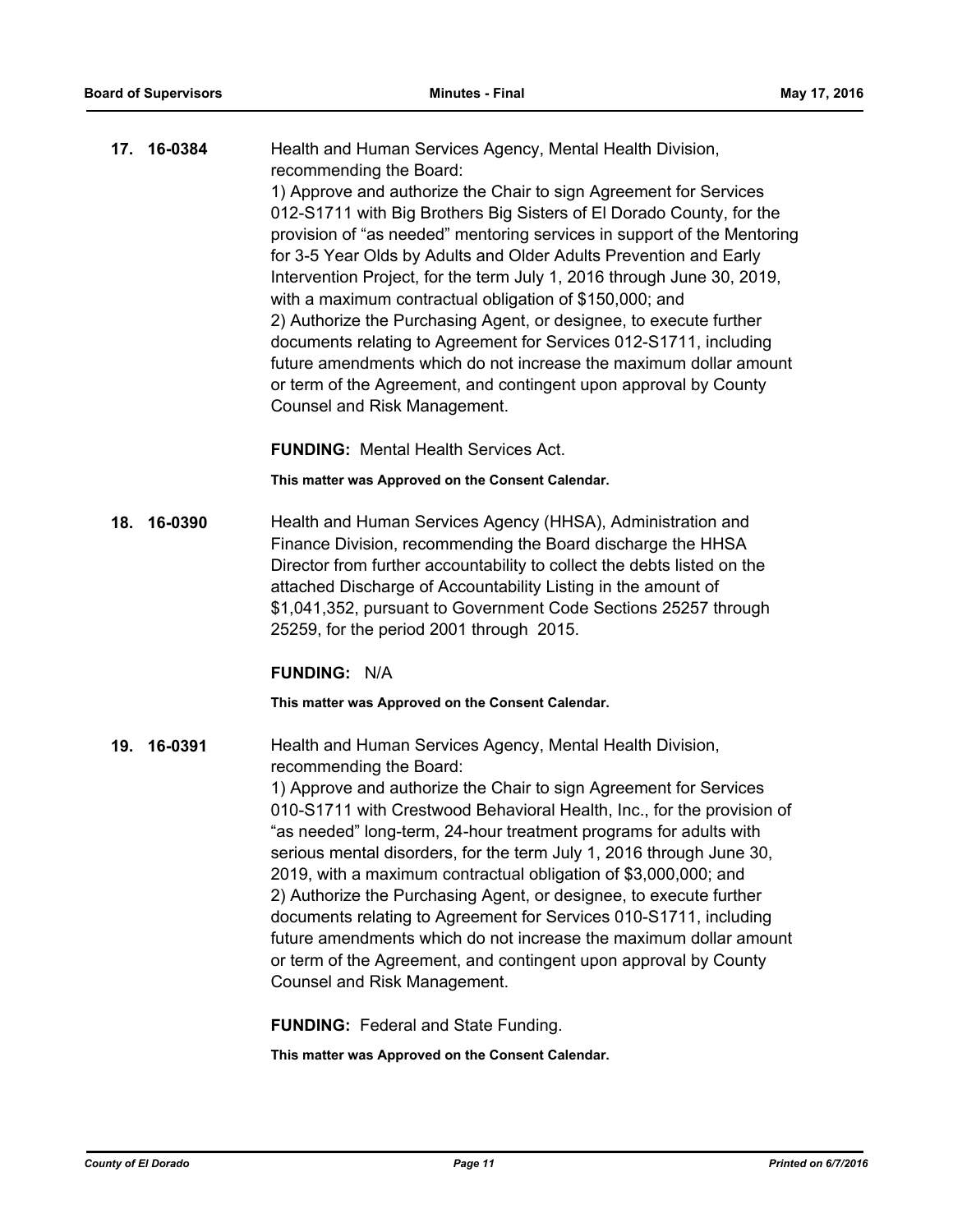| 20. | 16-0418 | Health and Human Services Agency, Mental Health Division,<br>recommending the Board:                                                   |
|-----|---------|----------------------------------------------------------------------------------------------------------------------------------------|
|     |         | 1) Approve and authorize the Chair to sign Agreement for Services                                                                      |
|     |         | 018-S1711 with Tahoe Youth and Family Services, Inc., for the                                                                          |
|     |         | provision of Primary Intervention Project services, for kids at risk of                                                                |
|     |         | developing emotional problems, on an "as needed" basis, for the term                                                                   |
|     |         | July 1, 2016 through June 30, 2019, with a maximum contractual                                                                         |
|     |         | obligation of \$264,000; and                                                                                                           |
|     |         | 2) Authorize the Purchasing Agent, or designee, to execute further                                                                     |
|     |         | documents relating to Agreement for Services 018-S1711, including<br>future amendments which do not increase the maximum dollar amount |
|     |         | or term of the Agreement, and contingent upon approval by County                                                                       |
|     |         | Counsel and Risk Management.                                                                                                           |
|     |         |                                                                                                                                        |
|     |         | <b>FUNDING: Mental Health Services Act.</b>                                                                                            |
|     |         | This matter was Approved on the Consent Calendar.                                                                                      |
| 21. | 16-0470 | Health and Human Services Agency recommending the Board approve                                                                        |
|     |         | and authorize the Chair to sign letters of support to the California State                                                             |
|     |         | Assembly and California State Senate requesting their support of                                                                       |
|     |         | identifying \$5 million to provide statewide Adult Protective Services<br>Training.                                                    |
|     |         |                                                                                                                                        |
|     |         | <b>FUNDING:</b> There is no funding related to this item.                                                                              |
|     |         | This matter was Approved on the Consent Calendar.                                                                                      |
| 22. | 15-1353 | Library Department recommending the Board:                                                                                             |
|     |         | 1) Accept an award of \$30,000 in grant funds from the California State                                                                |
|     |         | Library for the California Public Library Broadband Project for the                                                                    |
|     |         | purchase of routers and firewalls; and                                                                                                 |
|     |         | 2) Authorize the Chair to sign Agreement 468-1611 with the Southern                                                                    |
|     |         | California Library Cooperative to purchase the equipment on the<br>County's behalf.                                                    |
|     |         |                                                                                                                                        |
|     |         | <b>FUNDING: State Grant.</b>                                                                                                           |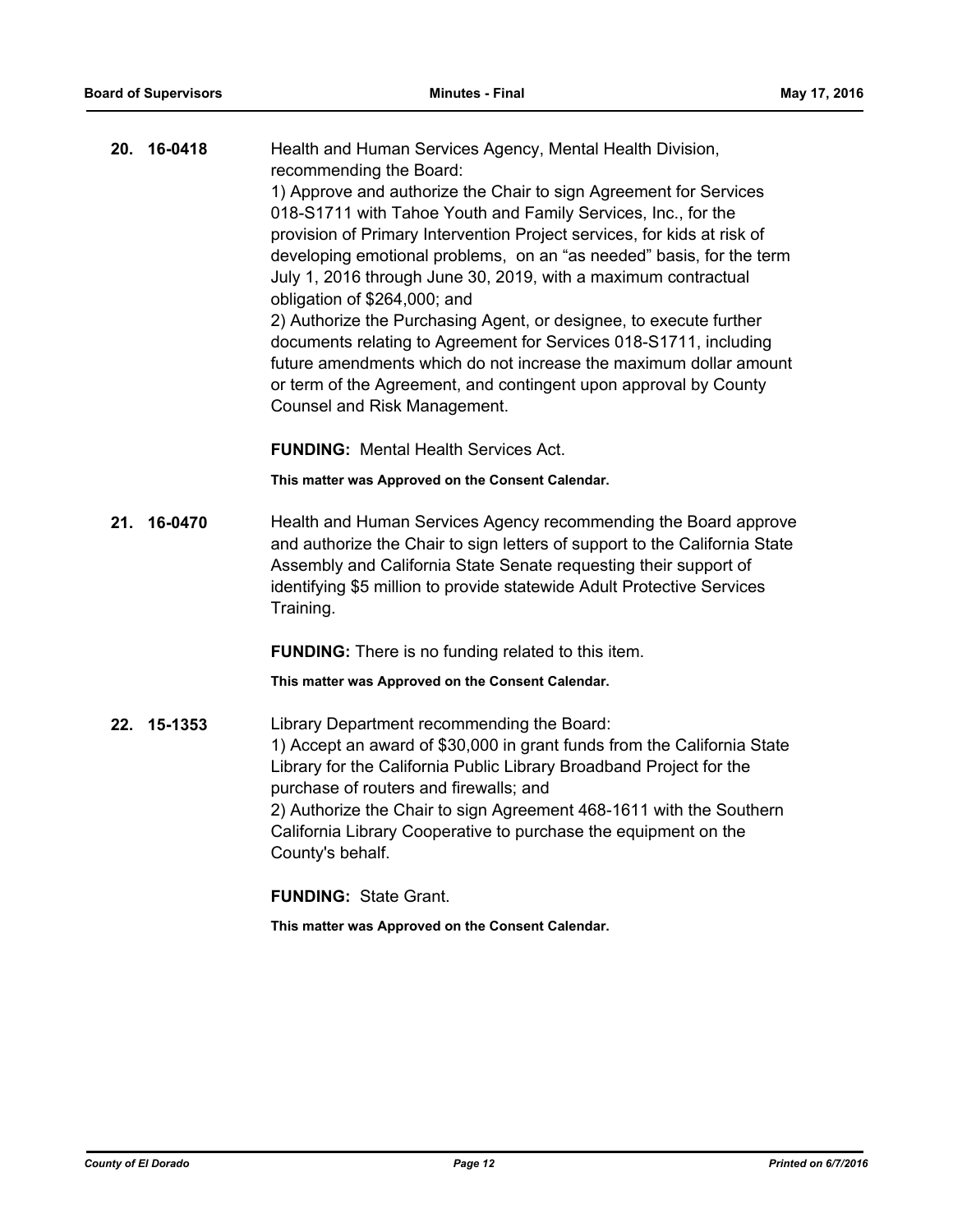### **LAND USE AND DEVELOPMENT - CONSENT ITEMS**

**23. 16-0481** Department of Agriculture recommending the Board approve and authorize the Chair to sign Resolution **083-2016** amending the Authorized Personnel Allocation for the Agriculture Department to add two 2.0 Full Time Equivalent Limited Term Ag Biology Technician allocations to address the staffing needs of the noxious weed eradication program, to adequately meet the operational needs of the department. The end date for the limited term will be 12/31/16, unless earlier terminated.

> **FUNDING:** Sierra Nevada Conservancy Grant Limited Term (Refer: Item 20, 6/11/2013)

**Resolution 083-2016 was Adopted upon Approval of the Consent Calendar.**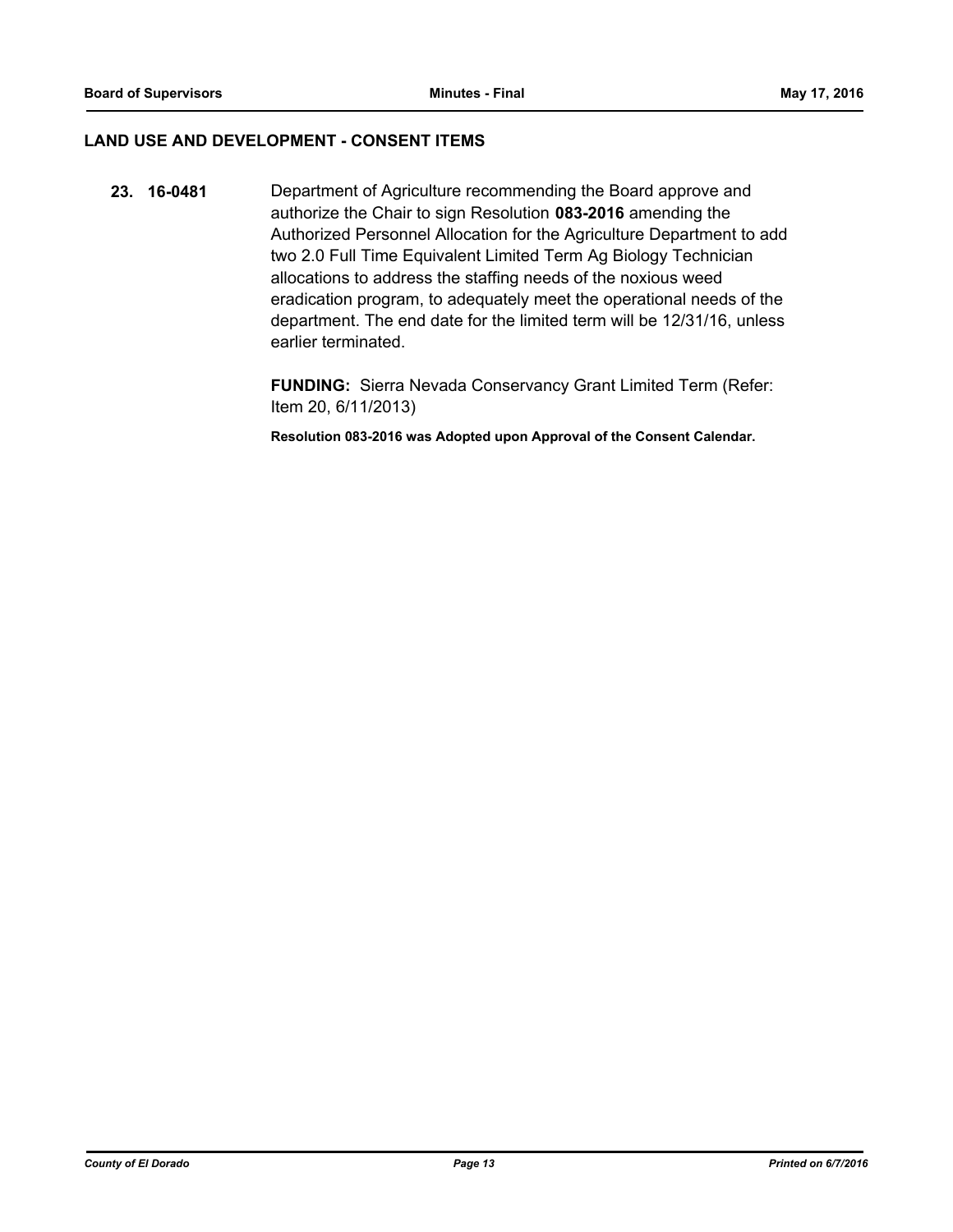**24. 16-0456** Community Development Agency, Administration and Finance Division, recommending the Board take the following actions pertaining to the Placerville and Georgetown Airports, all subject to review and approval by County Counsel:

> 1) Provide grant award acceptance and approval of a Federal Aviation Administration Grant Agreement and Terms and Conditions of Accepting Airport Improvement Program Grants in the amount of \$58,500 for design of the Taxiway Edge Lights Project (Design Phase 1 - Rehabilitate Taxiway A Lighting [approximately 3,910' x 35'] Including One Regulator) at the Placerville Airport, CIP 93130, from the United States Department of Transportation, Federal Aviation Administration, and authorize the Community Development Agency Director, or designee, to execute all associated documents (P&C 037-F1711); 2) Provide grant award acceptance and approval for a State of California, Department of Transportation, Aeronautics Division Airport Improvement Program Matching Grant in an estimated amount of \$2,925 for design of the Taxiway Edge Lights Project (Design Phase 1 - Rehabilitate Taxiway A Lighting [approximately 3,910' x 35'] Including One Regulator) at the Placerville Airport, CIP 93130, if successful, and authorize the Community Development Agency Director, or designee, to execute all associated documents (P&C 038-F1711);

> 3) Provide grant award acceptance and approval of a Federal Aviation Administration Grant Agreement and Terms and Conditions of Accepting Airport Improvement Program Grants in an estimated amount of \$166,500 for the Airport Layout Plan Update and Obstruction Survey at the Placerville Airport, CIP 93132, if successful, from the United States Department of Transportation, Federal Aviation Administration, and authorize the Community Development Agency Director, or designee, to execute all associated documents (P&C 039-F1711);

> 4) Provide grant award acceptance and approval for a State of California, Department of Transportation, Aeronautics Division Airport Improvement Program Matching Grant in an estimated amount of \$8,325 for the Airport Layout Plan Update and Obstruction Survey at the Placerville Airport, CIP 93132, if successful, and authorize the Community Development Agency Director, or designee, to execute all associated documents (P&C 040-F1711);

> 5) Provide grant award acceptance and approval of a Federal Aviation Administration Grant Agreement and Terms and Conditions of Accepting Airport Improvement Program Grants in the amount of \$63,000 for the Rehabilitate Runway, Taxiways, and T-hangar Taxilanes Project at the Georgetown Airport, CIP 93527, from the United States Department of Transportation, Federal Aviation Administration, and authorize the Community Development Agency Director, or designee, to execute all associated documents (P&C 041-F1711); and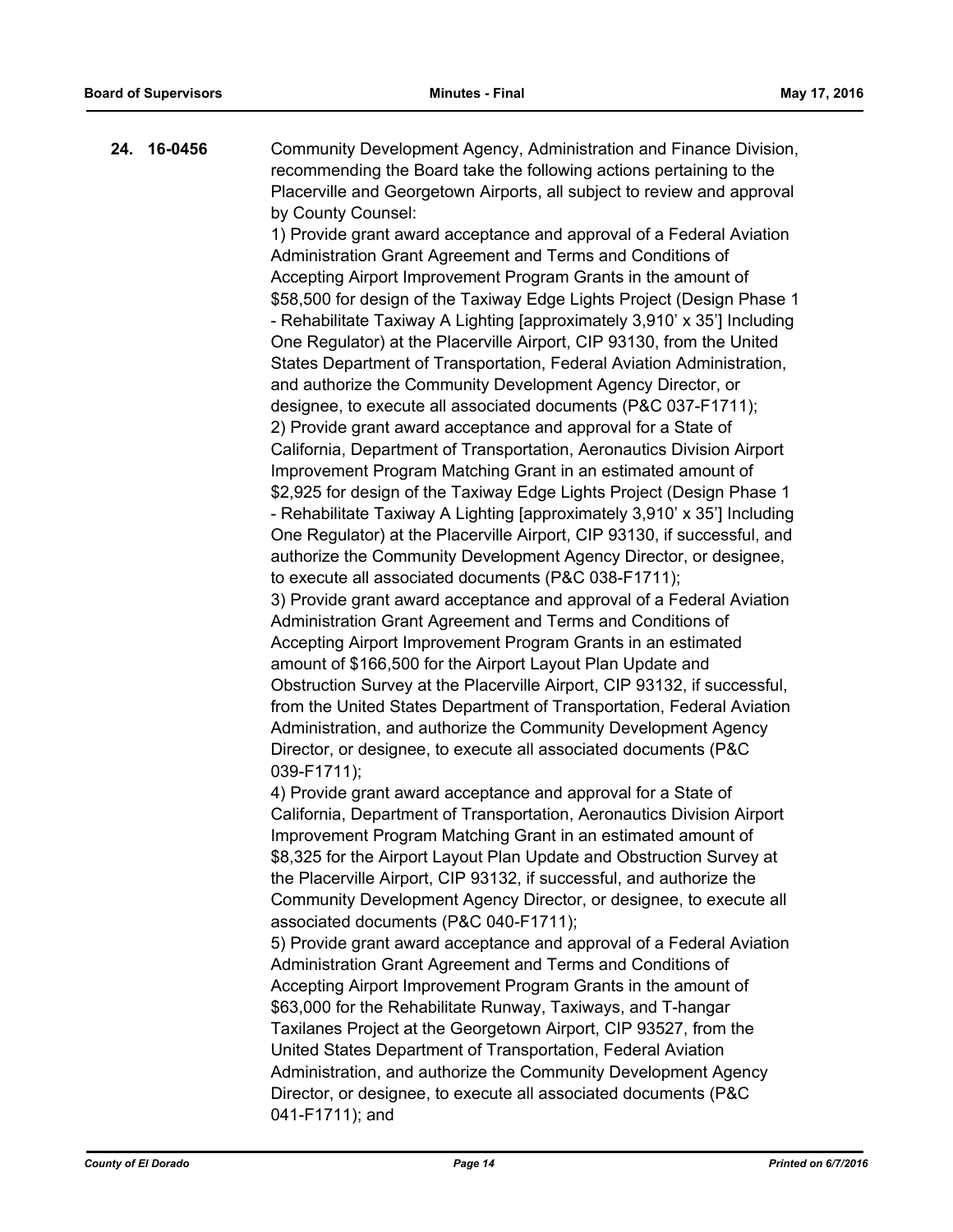6) Provide grant award acceptance and approval for a State of California, Department of Transportation, Aeronautics Division Airport Improvement Program Matching Grant in an estimated amount of \$3,150 for the Rehabilitate Runway, Taxiways, and T-hangar Taxilanes Project at the Georgetown Airport, CIP 93527, if successful, and authorize the Community Development Agency Director, or designee, to execute all associated documents (P&C 042-F1711).

**FUNDING:** Federal Aviation Administration Grants (90%) and Accumulated Capital Outlay Fund (10%). (Federal Funds)

**This matter was Approved on the Consent Calendar.**

**25. 16-0284** Community Development Agency, Transportation Division, recommending the Board adopt and authorize the Chair to sign Resolution **081-2016** sanctioning the closure of Pony Express Trail between Sly Park Road and Sanders Drive, with partial road closures at the intersections of Forebay Road, Oak Street, North Street, Polaris Street, Laurel Drive, and Sanders Drive on Monday, July 4, 2016, between 11:30 a.m. and 2:00 p.m., for the "Pollock Pines 4th of July Parade," subject to conditions set forth in Resolution No. 110-79, and in the "Application for Road Closure."

## **FUNDING:** N/A

#### **Resolution 081-2016 was Adopted upon Approval of the Consent Calendar.**

**26. 16-0348** Community Development Agency, Transportation Division, recommending the Board consider the following pertaining to the Patterson Drive and Missouri Flat Road Overlays Project, Contract PW 16-31119, CIP 72190, P&C 356-C1699:

> 1) Approve changes to the 2015 Capital Improvement Program to reflect changes to the Project scope and an increase to the Project budget;

2) Approve and adopt the Contract Documents; and

3) Authorize advertisement for construction bids.

**FUNDING:** Local Tribe Funds (97.4%), EID Reimbursement (2.6%). (No Federal Funds)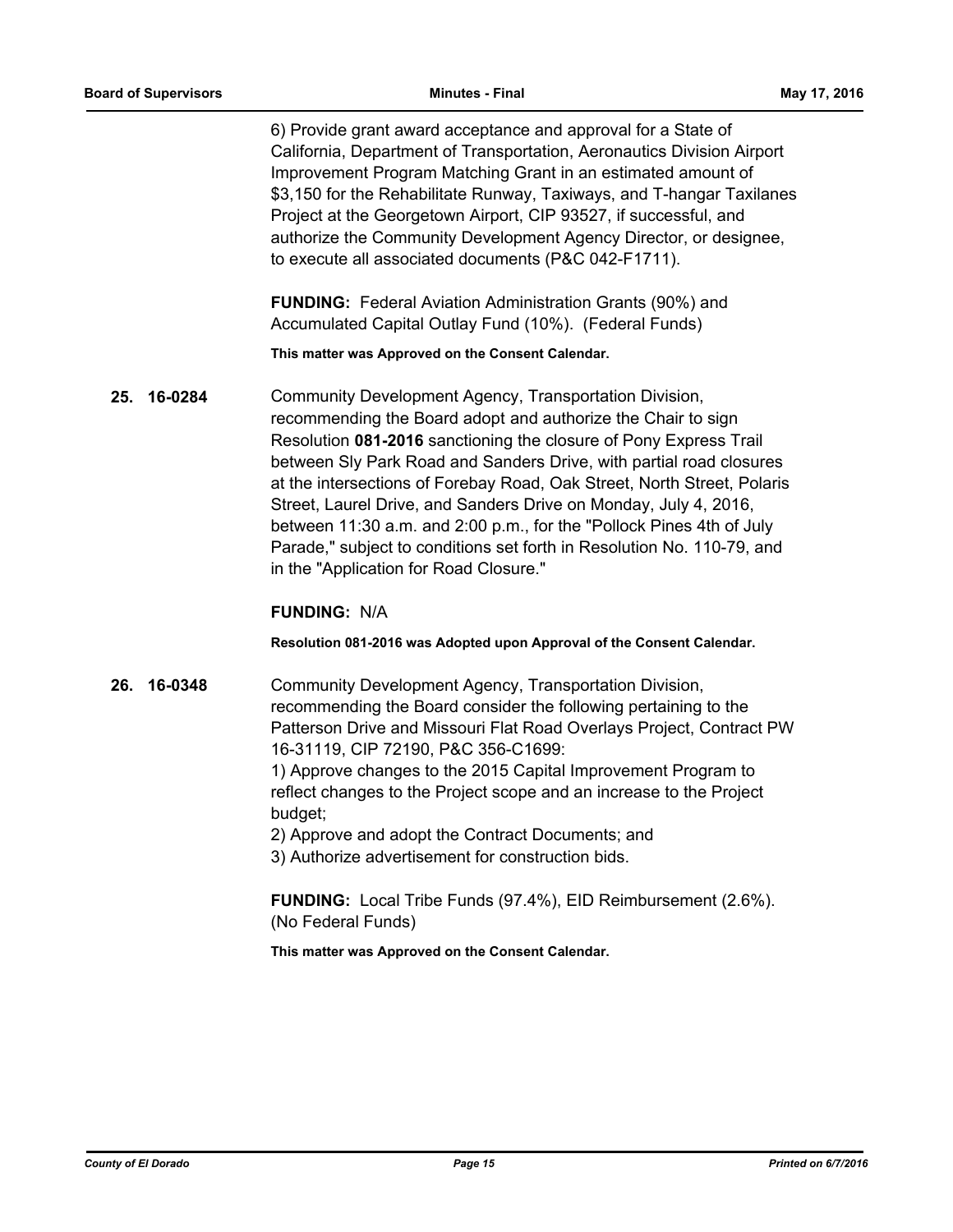**27. 16-0483** Community Development Agency, Transportation Division, recommending the Board approve and authorize the Chair to sign the Road Improvement Agreement for Wilson Estates, TM 14-1515, Offsite Improvements AGMT 16-54409, with Renasci Wilson Estates, LLC. The construction of these roadway improvements will satisfy Condition 34, Road Improvement Agreement, and Condition 57, Offsite Improvements (Security), for the proposed roadway improvements and sewer line extension for the Wilson Estates Project.

#### **FUNDING:** N/A

**This matter was Approved on the Consent Calendar.**

**28. 16-0402** Community Development Agency, Environmental Management Division, recommending the Board adopt and authorize the Chair to sign Resolution **082-2016** authorizing the submittal of applications to the State of California, Department of Resources Recycling and Recovery, for all eligible payment programs. This resolution would be in effect for a period of five (5) years from the effective date of the resolution or until rescinded by the Board.

> **FUNDING:** State of California, Department of Resources Recycling and Recovery. (No Federal Funds)

**Resolution 082-2016 was Adopted upon Approval of the Consent Calendar.**

**29. 15-0279** Community Development Agency, Long Range Planning and Transportation Divisions, recommending the Board approve Capital Improvement Program update information, per the attached 2015 CIP Mid-Year Update Table.

> **FUNDING:** Various Federal, State, Local and Accumulative Capital Outlay Funding Sources.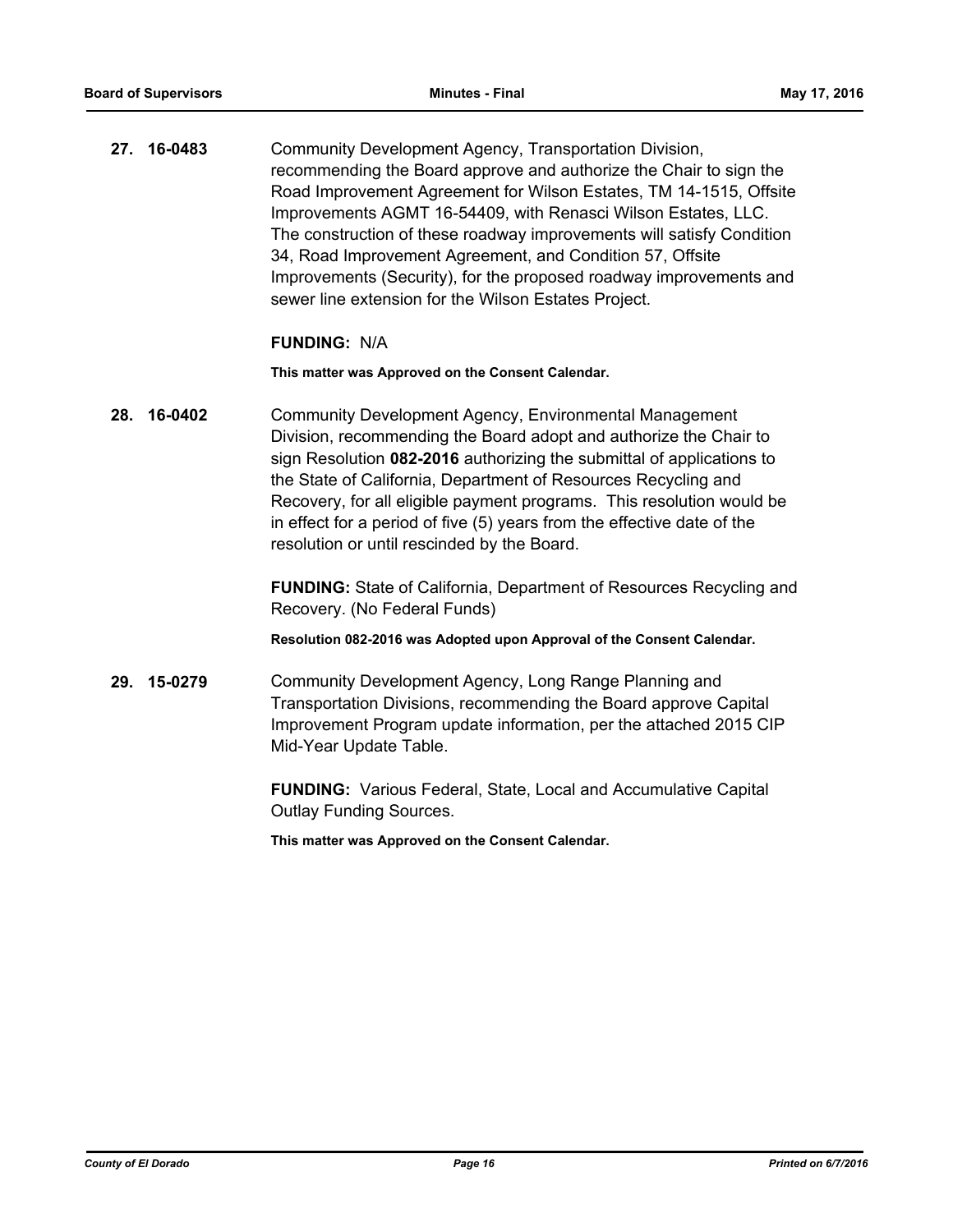#### **LAW AND JUSTICE - CONSENT ITEMS**

**30. 14-0545** Probation Department recommending the Board receive and file the annual re-application of the Juvenile Justice Development Plan to the California Board of State and Community Corrections for continued funding of the Youthful Offender Block Grant in the amount of \$583,000.

**FUNDING:** Youthful Offender Block Grant.

**This matter was Approved on the Consent Calendar.**

**31. 14-0574** Probation Department recommending the Board receive and file the annual re-application to the California Board of State and Community Corrections (BSCC) for continued funding of the Community Alliance to Reduce Truancy (CART) program through the Juvenile Justice Crime Prevention Act (JJCPA).

**FUNDING:** Juvenile Justice Crime Prevention Act.

**This matter was Approved on the Consent Calendar.**

**32. 16-0403** Probation Department, through the Community Corrections Partnership (CCP), recommending the Board: 1) Approve a request for an additional \$15,000 in budget appropriations in Fiscal Year 2015/16 for the Probation Department Emergency Housing line item; 2) Approve the \$15,000 budget transfer to increase Probation and Chief Administrative Office SRF-Community Corrections budget revenue/expenditures (4/5 vote required); and 3) Authorize the use of any unspent budget appropriations, within the CCP Fiscal Year 2015/16 approved budget, from the Probation Department transportation line item to the Emergency Housing line item.

> **FUNDING:** Community Corrections (formerly Local Community Corrections AB109) fund balance.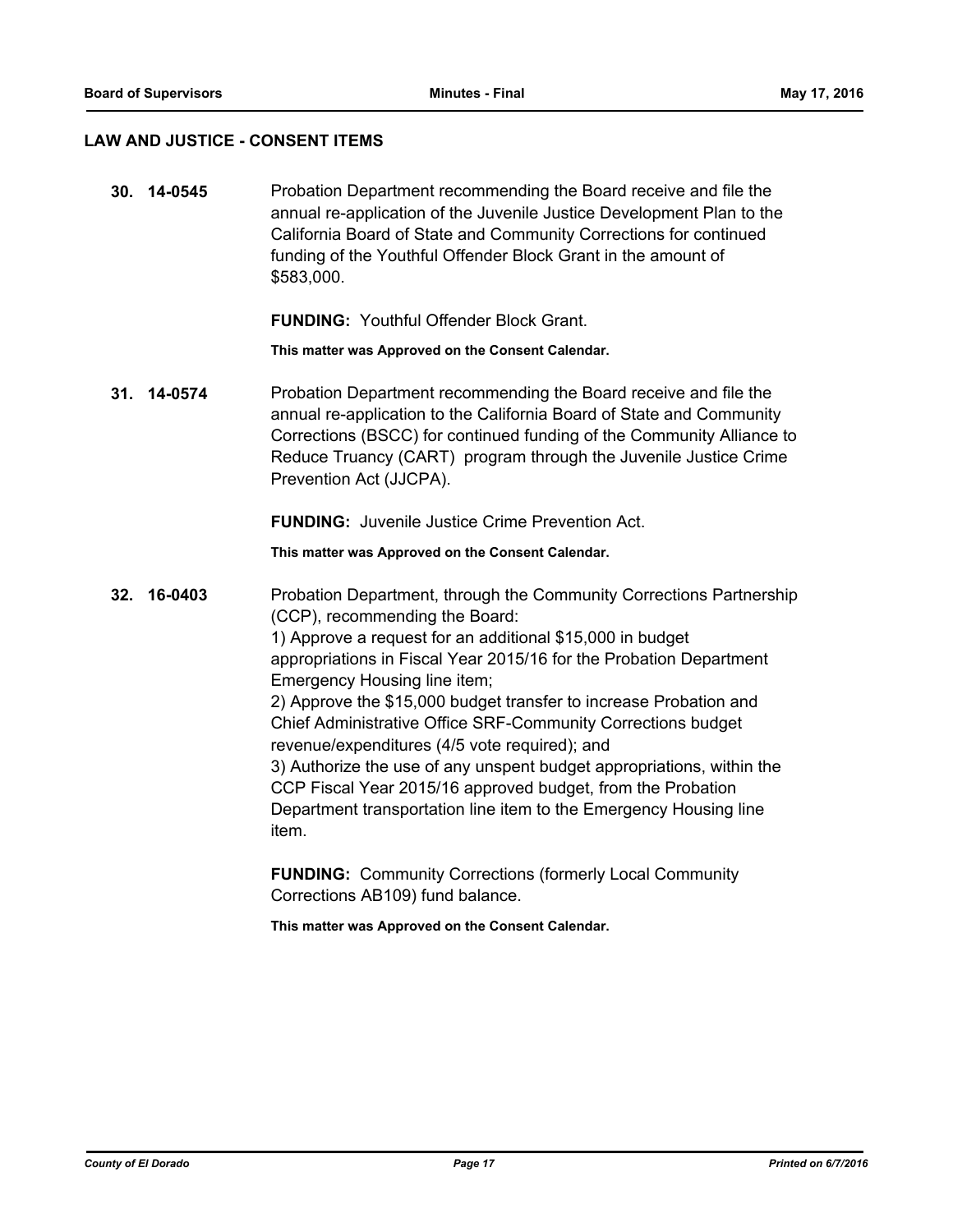**33. 16-0420** Probation Department recommending the Board approve and authorize the Chair to sign Amendment I to Agreement 045-S1610 with Noble Software Group, LLC increasing the contract by \$34,600 (adding the Adult Assessment software and three (3) more training days) for a not to exceed total of \$92,000; Noble Software Group, LLC provides training, access and use license of a proprietary cloud-based assessment service.

**FUNDING:** General Fund.

**This matter was Approved on the Consent Calendar.**

**34. 14-1417** El Dorado County Sheriff's Office of Emergency Services recommending the Board find that a state of emergency continues to exist in El Dorado County as a result of drought conditions. (Cont. 5/3/16, Item 25)

**This matter was Approved on the Consent Calendar.**

**35. 14-0455** Sheriff's Office in partnership with the District Attorney recommending the Board approve and authorize the Chair to sign Memorandum of Understanding 571-M1411, Amendment III, with the State of California Department of Justice for forensic DNA services extending the term one year effective June 1, 2016, through May 31, 2017, and authorizing compensation in the amount of \$164,198.

**FUNDING:** Proposition 69.

**This matter was Approved on the Consent Calendar.**

**36. 16-0356** Sheriff's Office recommending the Board authorize and approve the following requests for relief from accountability, pursuant to Government Code Section 29390: 1) Cash shortage of \$613 in the Inmate Trust Account due to an original check in the amount of \$17.86 being altered and cashed illegally in the amount of \$630.86; and 2) Authorize the Sheriff to transfer \$613 in General Funds to make the Inmate Trust Accounts whole.

**FUNDING:** General Fund.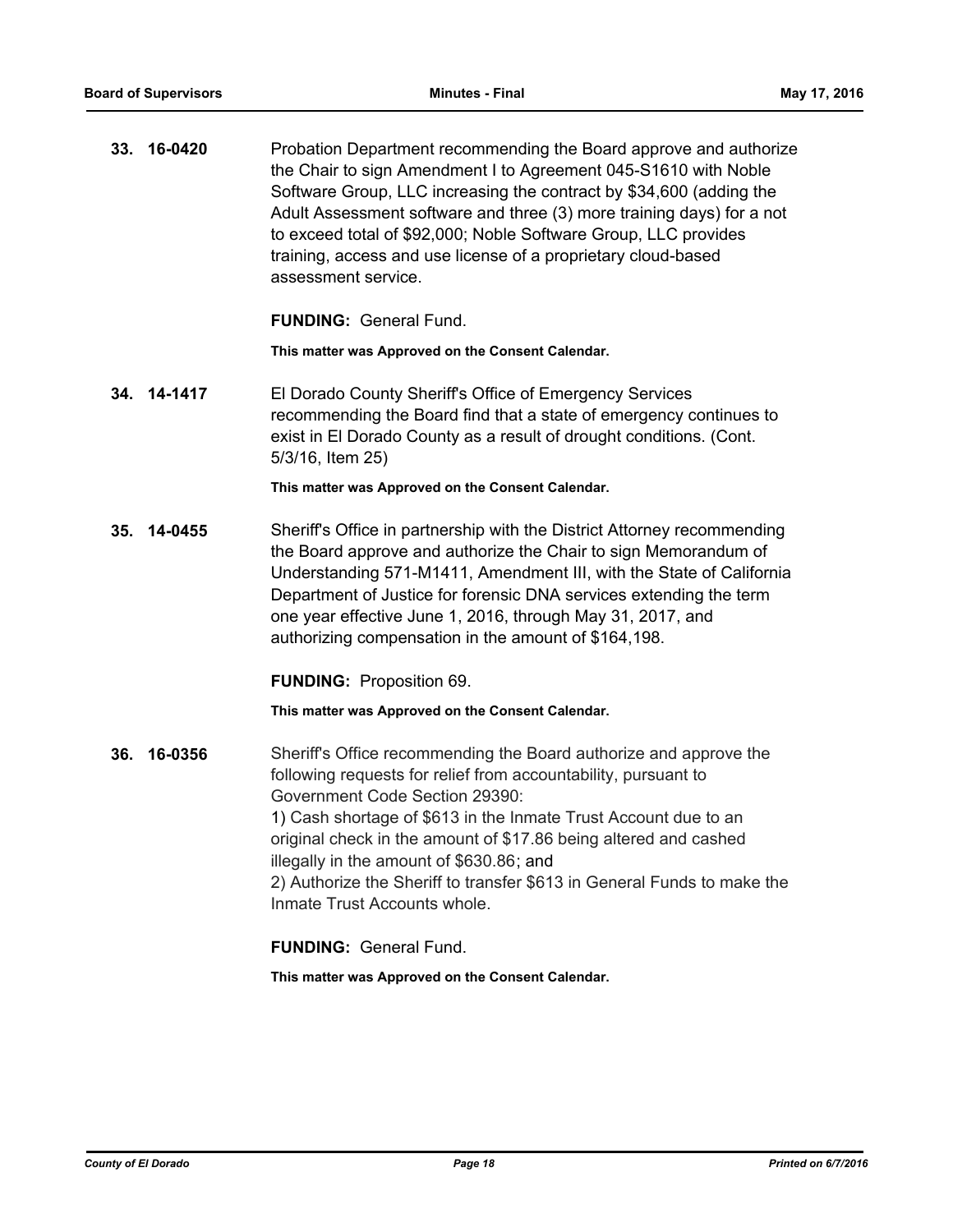**37. 16-0474** Sheriff's Office recommending the Board approve the acceptance of and authorize the Sheriff to sign the Domestic Cannabis Eradication and Suppression Program grant funding Letter of Agreement 2016/17, 437-F1611 with the United States Department of Justice Drug Enforcement Administration in the amount of \$75,200 for the period of January 1, 2016 to September 30, 2016 to defray costs relating to the eradication and suppression of illicit marijuana.

> **FUNDING:** United States Department of Justice Drug Enforcement Administration.

**This matter was Approved on the Consent Calendar.**

## **END CONSENT CALENDAR**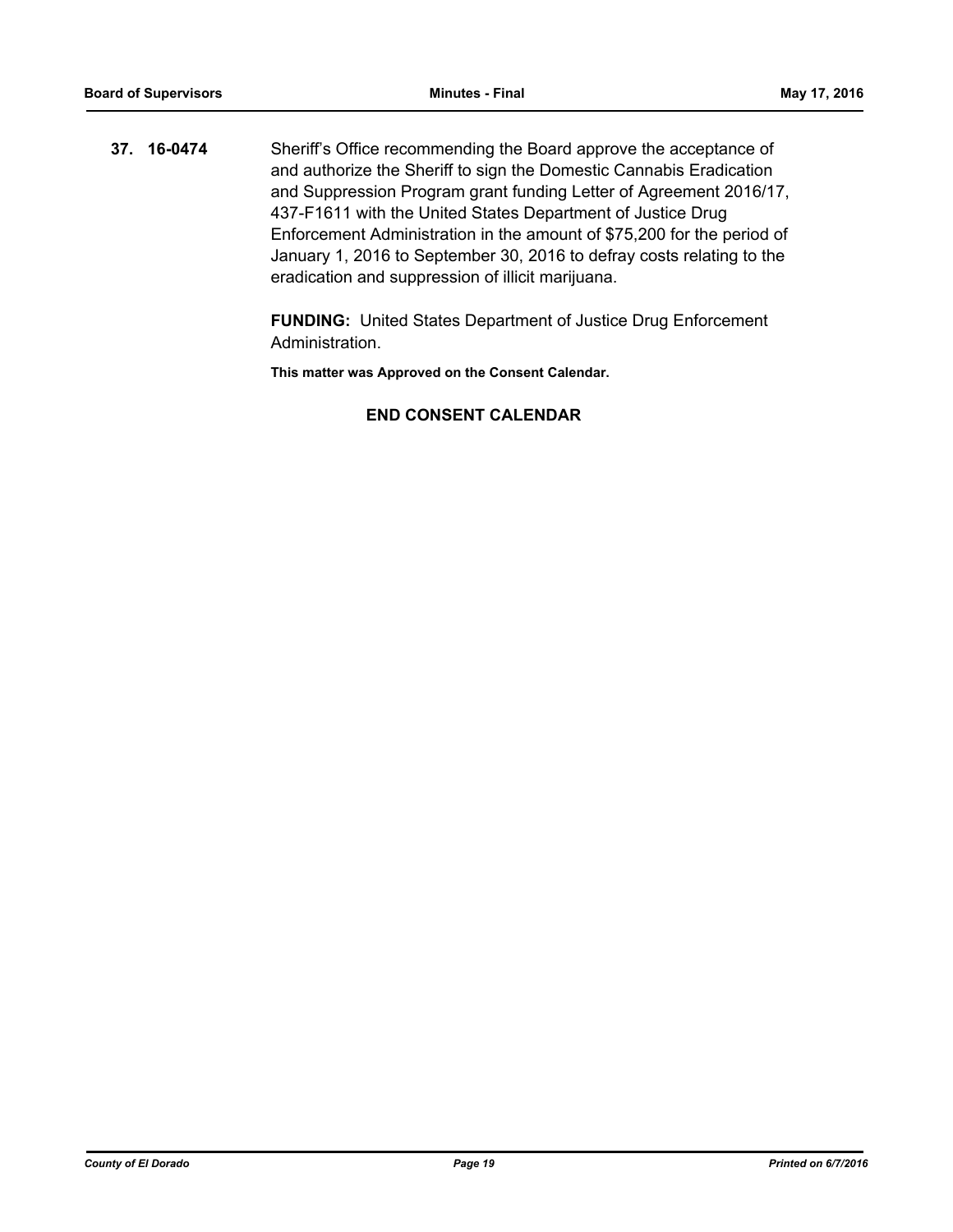#### **10:30 A.M. - TIME ALLOCATION**

**38. 14-1228** Supervisor Novasel and the El Dorado County Mental Health Commission recommending the Board receive and file the Mental Health Commission's 2016 Annual Report. (Est. Time: 15 Min.)

## **Received and Filed.**

**39. 16-0328** Supervisor Novasel recommending Board: 1) Approve and authorize the Chair to sign a Proclamation May is Mental Health Month, 2016 Proclamation; and 2) Present Proclamation to the Mental Health Commission. (Est. Time: 15 Min.)

*Public Comment: J. Melnicoe, J. Abrams*

**Supervisor Novasel read the Proclamation. A motion was made by Supervisor Frentzen, seconded by Supervisor Ranalli to Approve this matter.**

**Yes:** 5 - Mikulaco, Veerkamp, Frentzen, Ranalli and Novasel

## **11:00 A.M. - TIME ALLOCATION**

**40. 15-0565** Supervisor Mikulaco and the Health and Human Services Agency, Community Services Division, on behalf of the El Dorado County Commission on Aging, recommending the Board: 1) Adopt a Proclamation recognizing May 2016 as "Older Americans Month" in the County of El Dorado; 2) Present a certificate to each Senior of the Year nominee, mentioning, as noted on the certificate, their primary contribution to the community; and 3) Announce the 2016 County of El Dorado Senior of the Year and present the perpetual trophy to the nominee selected by the Commission on Aging to receive this honor. (Est. Time: 20 Min.)

## **FUNDING:** N/A

*Public Comment: R. Rimbolt, K. Litchman*

**Supervisor Mikulaco read the Proclamation. Jack and Mary Pratt received the honor of the 2016 El Dorado Senior of the Year. A motion was made by Supervisor Ranalli, seconded by Supervisor Novasel to** 

**Approve this matter.**

**Yes:** 5 - Mikulaco, Veerkamp, Frentzen, Ranalli and Novasel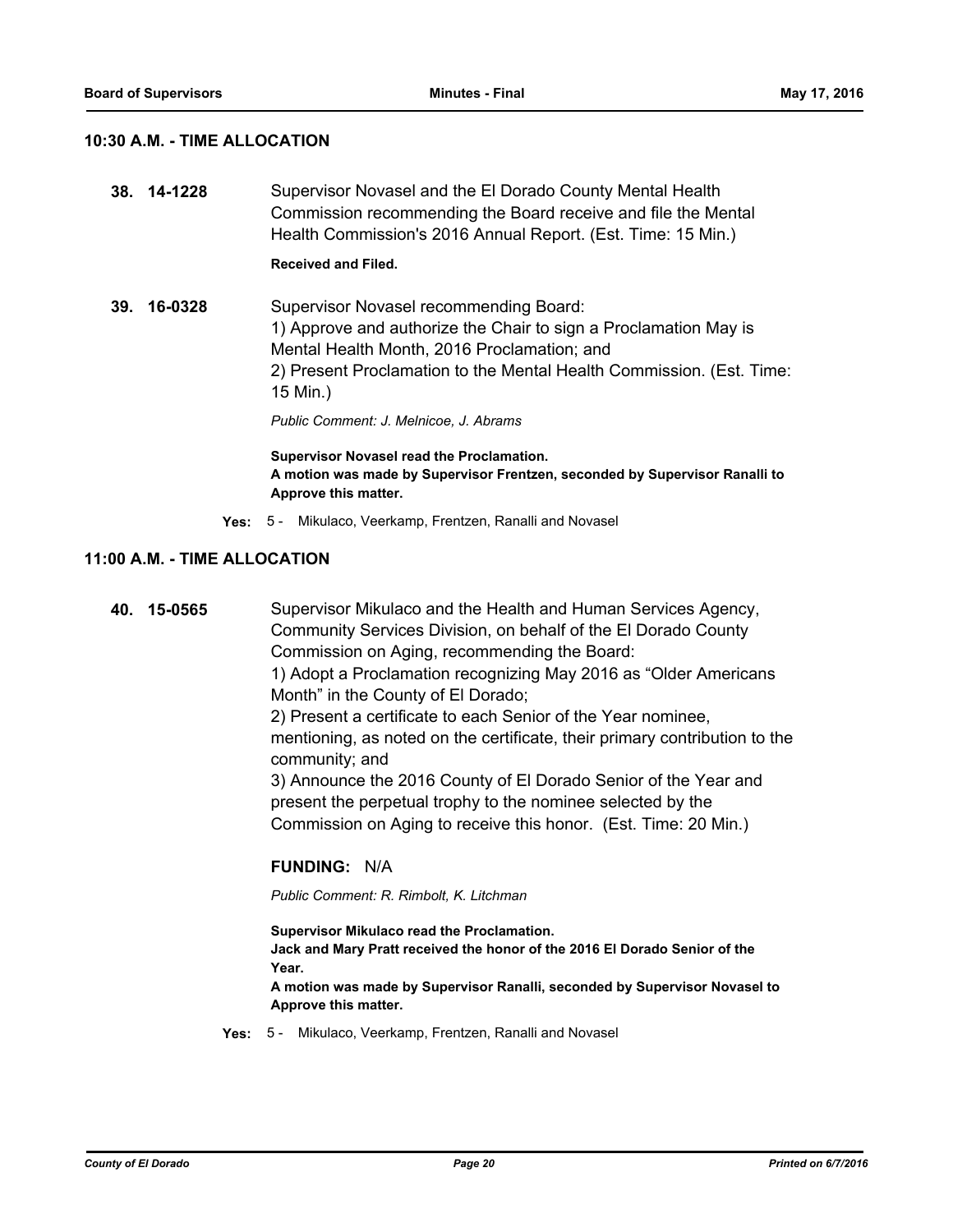#### **DEPARTMENT MATTERS (Agenda items in this category may be called at any time)**

**41. 14-1467** Chief Administrative Office, Procurement and Contracts Division, recommending the Board approve the following related to the renovation of Buildings A and B: 1) Approve the 90% complete Plans & Specifications for Structural, Board Chambers, Finishes and Building A and delegate authority to the Facilities Manager to approve the remaining 10% of the Plans & Specifications for the same in advance of their construction; 2) Award Bid 16-968-003, Data and Voice Cabling Services to the lowest bidder, Dunn-Wright Communications; 3) Authorize the Chair to sign the Public Works Contract 463-C1675 in the amount of \$125,000; and 4) Authorize the Purchasing Agent to sign an Escrow Agreement, if requested by the Contractor and in accordance with Public Contract Code Section 22300, for the purpose of holding Contract retention funds.

#### **FUNDING:** Accumulated Capital Outlay Fund.

**A motion was made by Supervisor Veerkamp, seconded by Supervisor Mikulaco to Approve this matter.**

- **Yes:** 5 Mikulaco, Veerkamp, Frentzen, Ranalli and Novasel
- **42. 14-1425** Chief Administrative Office recommending the Board provide conceptual review and authorization, as required by Board Policy A-3, to prepare an ordinance amending County of El Dorado's Ordinance Code Title 5, Business Taxes, Licenses and Regulations, to establish the legal framework for the regulation of Remote Caller Bingo. (Est. Time: 5 Min.)

#### **FUNDING:** N/A

**A motion was made by Supervisor Frentzen, seconded by Supervisor Veerkamp to Approve this matter.**

- **Yes:** 5 Mikulaco, Veerkamp, Frentzen, Ranalli and Novasel
- **43. 14-0228** Community Development Agency, Transportation Division, recommending the Board receive and file a presentation on the yearly Road Maintenance Program Update. (Est. Time: 30 Min.)

#### **FUNDING:** N/A

**Received and Filed**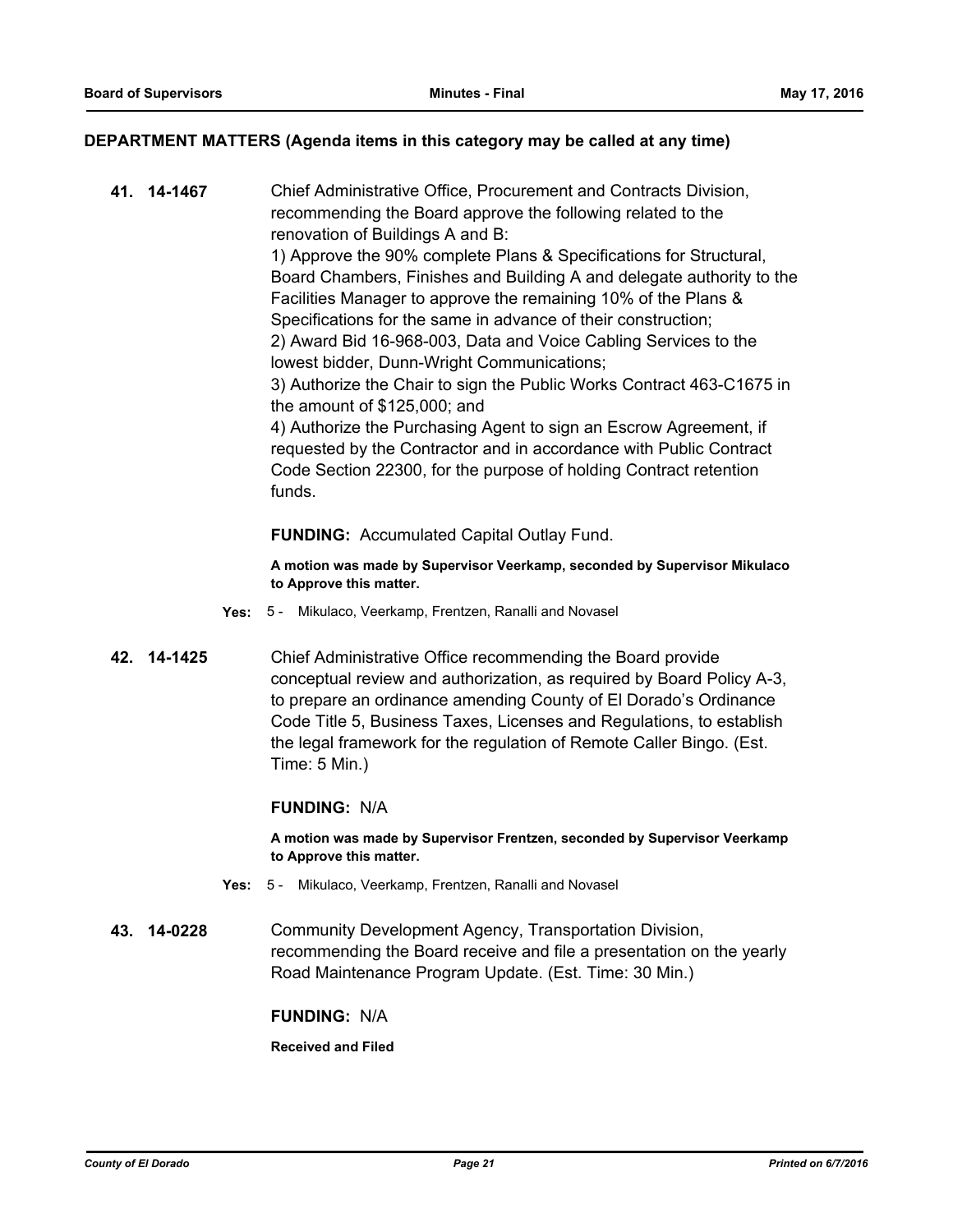#### **2:00 P.M. - TIME ALLOCATION**

**44. 12-1290** Community Development Agency, Long Range Planning, recommending the Board consider the following: 1) Receive a presentation from Capital Southeast Connector Joint Powers Authority staff on the progress of the Connector; and 2) Reaffirm the Board's intent to fund final design of Segment E1 (County line to Manchester Drive) as discussed at the Board's budget workshop on April 26, 2016, estimated at \$225,000. (Est. Time: 30 Min.)

#### **FUNDING:** N/A

*Public Comment: K. Payne, B. Knox, D. Manning*

**A motion was made by Supervisor Veerkamp, seconded by Supervisor Mikulaco to Approve this matter and include the following language: Action item 2: Reaffirm the Board's intent to fund final design of Segment E1 (County line to Manchester Drive) "subject to confirmation of funding at budget workshop in June" as discussed at the Board's budget workshop on April 26, 2016, estimated at \$225,000.**

- **Yes:** 4 Mikulaco, Veerkamp, Ranalli and Novasel
- **Noes:** 1 Frentzen
- **45. 16-0477** Community Development Agency, Long Range Planning Division, submitting the Preliminary Land Inventory Data Report for the General Plan 2016 5-Year Review to the Board for review and discussion. (Est. Time: 1.5 Hr.)

#### **FUNDING:** N/A

*Public Comment: N. Briel, L. Parlin*

**Received and Filed**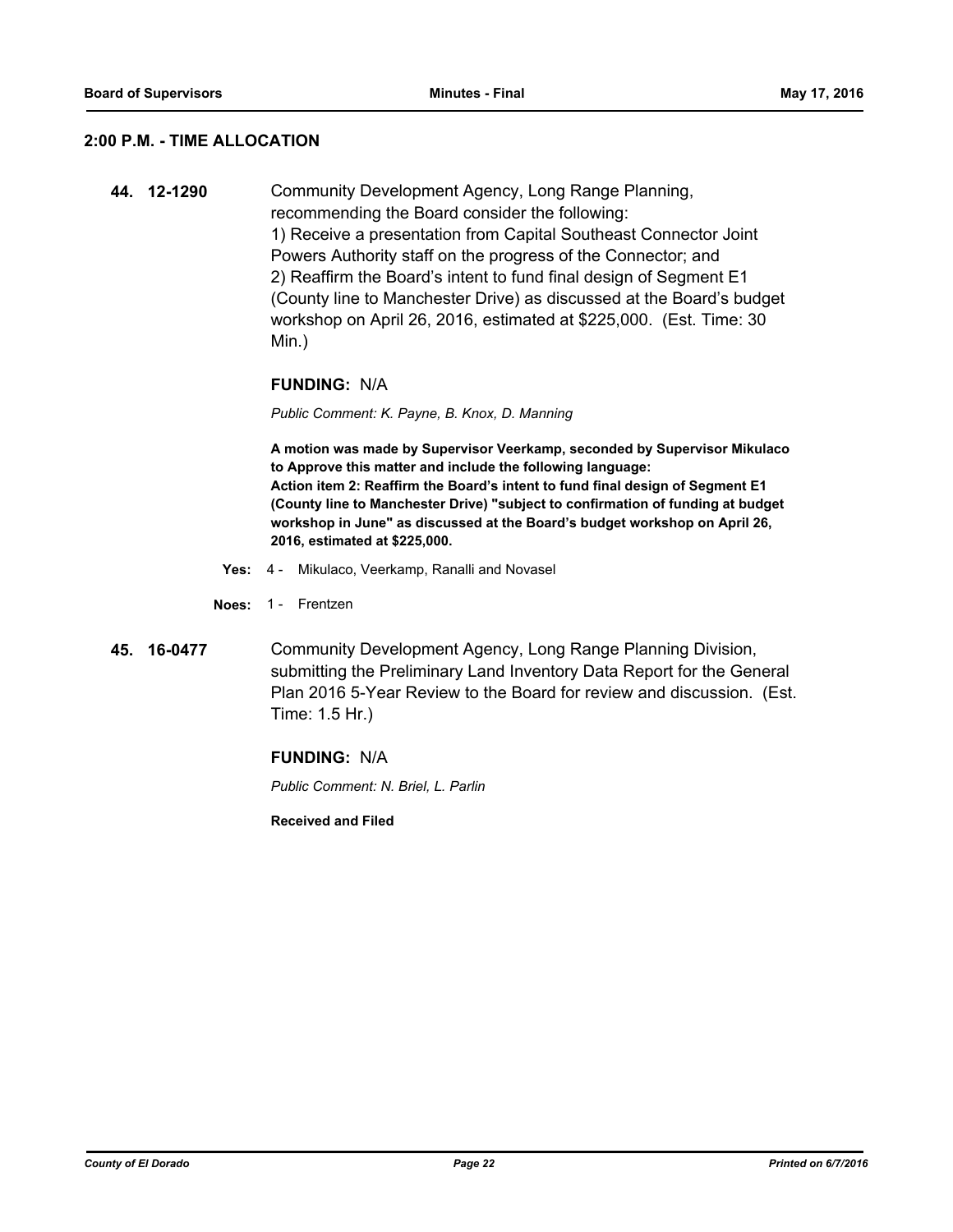## **4:00 P.M. - TIME ALLOCATION**

**46. 16-0509** Chief Administrative Office, recommending the Board: 1) Approve the County's Tree Mortality Hazard Tree Removal Plan; 2) Authorize the Community Development Agency to start work on assessing the tree mortality issue along the County's road infrastructure as a step in the process to apply for state and federal grant funds; and 3) Authorize the Chair to sign a Budget Transfer, of \$10,400, decreasing General Fund contingency and increasing overtime and computer equipment appropriations in the Community Development Agency to perform work to assess the tree mortality issue along the County's maintained road infrastructure. (4/5 vote required) (Est. Time: 30 Min.)

## **FUNDING:** General Fund.

**A motion was made by Supervisor Veerkamp, seconded by Supervisor Ranalli to Approve this matter.**

**Yes:** 5 - Mikulaco, Veerkamp, Frentzen, Ranalli and Novasel

**ADJOURNED AT 5:32 P.M.**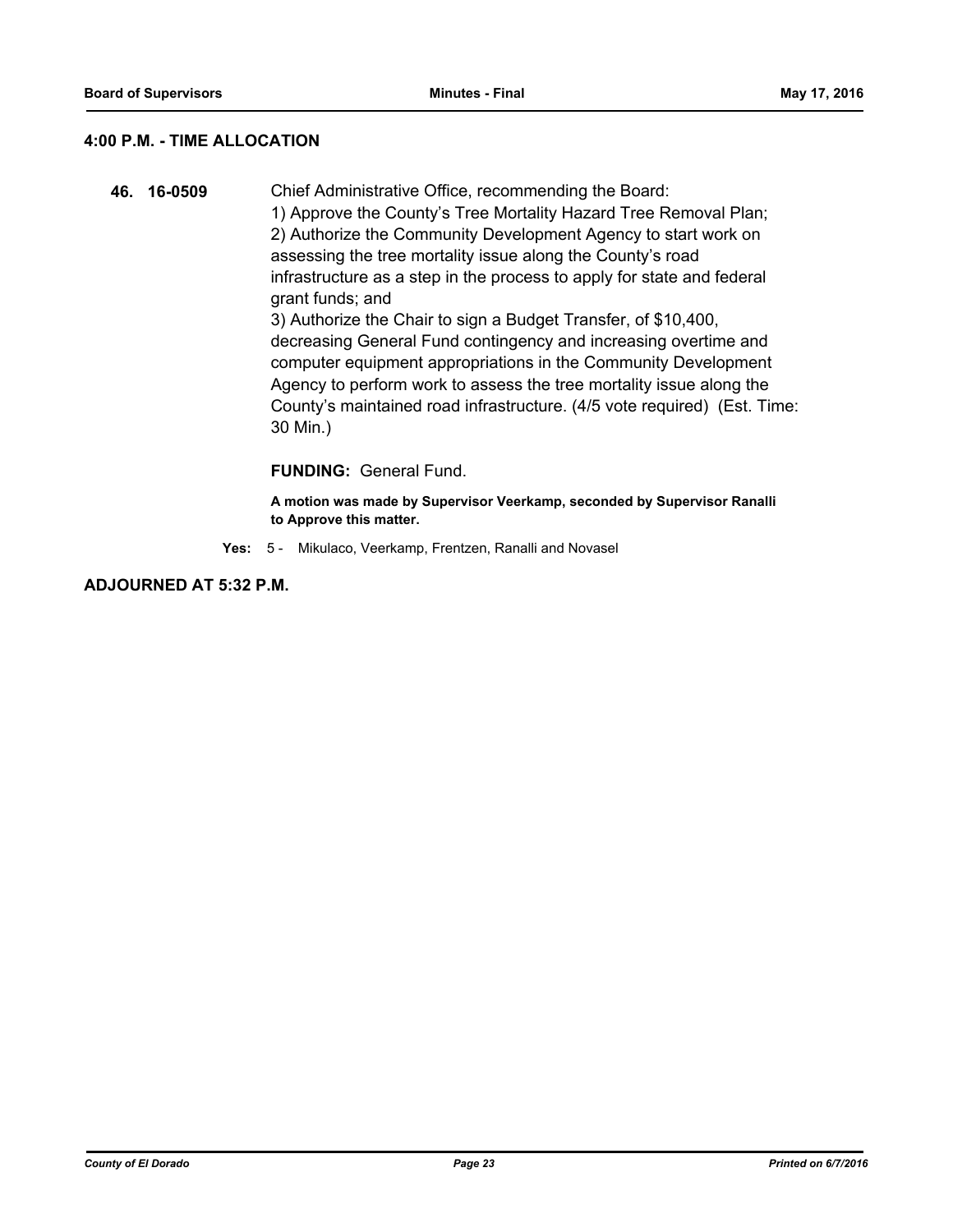## **CLOSED SESSION**

**47. 16-0486 Conference with Legal Counsel - Anticipated Litigation** pursuant to Government Code Section 54956.9(d)(2). Title: El Dorado County Employees Association Local 1 v. County of El Dorado, Grievance re: Administrative Fee, Number of potential cases: (1). (Est. Time: 10 Min.)

**This matter was Continued to June 7, 2016.**

**48. 16-0490 Pursuant to Government Code Section 54957- Public Employee Performance Evaluation.** Title: Chief Administrative Officer. (Est. Time: 10 Min.)

**No Action Reported. All five Supervisors participated.**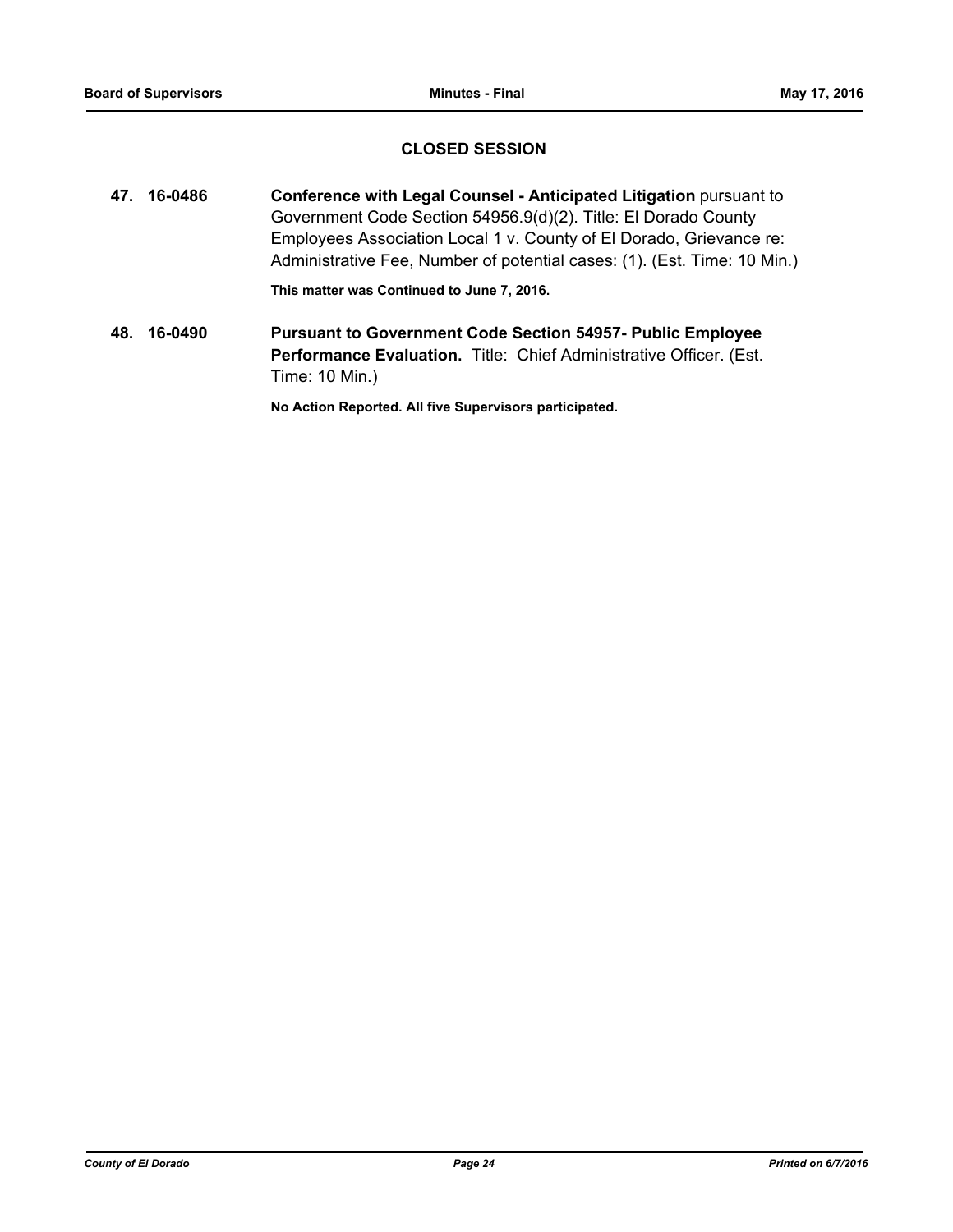On August 19, 2003, the Board adopted the following protocol: It is a requirement that all speakers, County staff and the public, when approaching the podium to make a visual presentation to the Board of Supervisors, must provide the Clerk with the appropriate number of hard copies of the presentation for Board members and the audience. Only those speakers that provide this required number of hard copies will be permitted to proceed with a visual presentation.

Persons interested in serving on any Board of Supervisors ADVISORY BOARD, COMMITTEE, OR COMMISSION are encouraged to complete and submit an Application Form to the Clerk of the Board of Supervisors. The application is available online at: http://www.edcgov.us/BOS/Forms.aspx or at the Board of Supervisor's office, 330 Fair Lane, Placerville, CA.

Digital Recordings of regular, Tuesday Board of Supervisors meeting are BROADCAST ON CABLE TV as follows:

West Slope - Comcast - Channel 15, Wednesday at 1:00 P.M. (day after Tuesday meeting) and Tuesday at 7:00 A.M. (One week after previous Tuesday Meeting)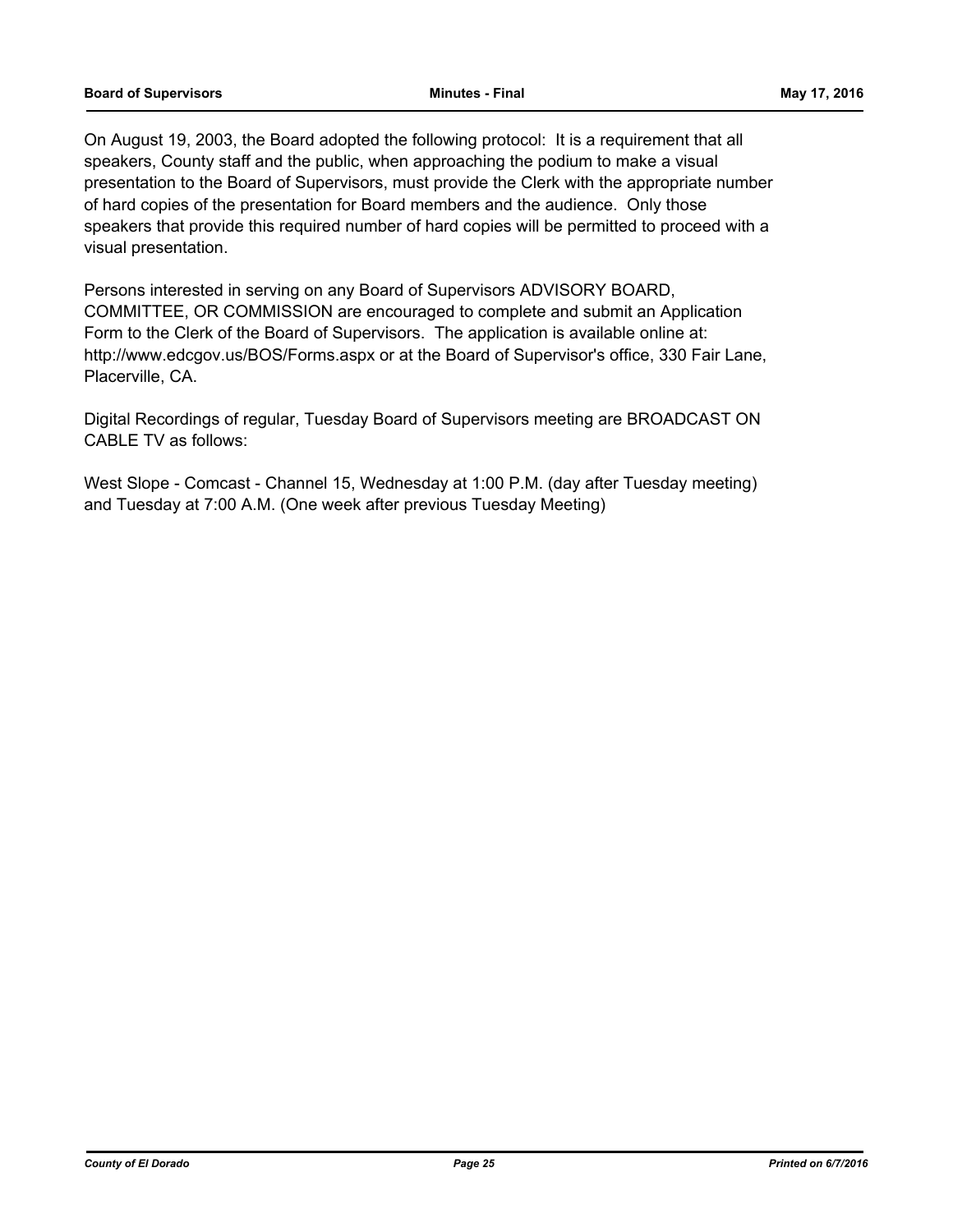## **ADDENDUM**

## **CONSENT CALENDAR**

**49. 16-0544** Chief Administrative Office recommending the Board change their special meeting dates currently reserved for Budget Workshop, from June 6, 2016 and June 8, 2016 to be rescheduled to June 13, 2016, with the afternoon of June 14, 2016 reserved for final discussion, if needed.

#### **This matter was Approved on the Consent Calendar.**

**50. 16-0404** Clerk of the Board recommending the Board approve corrected Minutes for Item 26 (File ID 13-0083) from the regular meeting of April 19, 2016 to reflect a "No" vote from Supervisor Mikulaco and direct the Clerk to file a corrected Resolution 071-2016 reflecting the accurate vote of 4-1 in favor.

**This matter was Approved on the Consent Calendar.**

**51. 16-0537** Supervisor Novasel recommending the Board approve and authorize the Chair to sign a Proclamation celebrating June, 2016 as Tahoe Bike Month.

**This matter was Approved on the Consent Calendar.**

## **11:00 A.M. - TIME ALLOCATION**

**52. 16-0549** Supervisor Mikulaco recommending the Board approve and authorize the Chair to sign a Proclamation recognizing May 2016 as "ALS Awareness Month." (Est. Time: 5 Min.)

> **Supervisor Veerkamp read the Proclamation. A motion was made by Supervisor Frentzen, seconded by Supervisor Ranalli to Approve this matter.**

**Yes:** 5 - Mikulaco, Veerkamp, Frentzen, Ranalli and Novasel